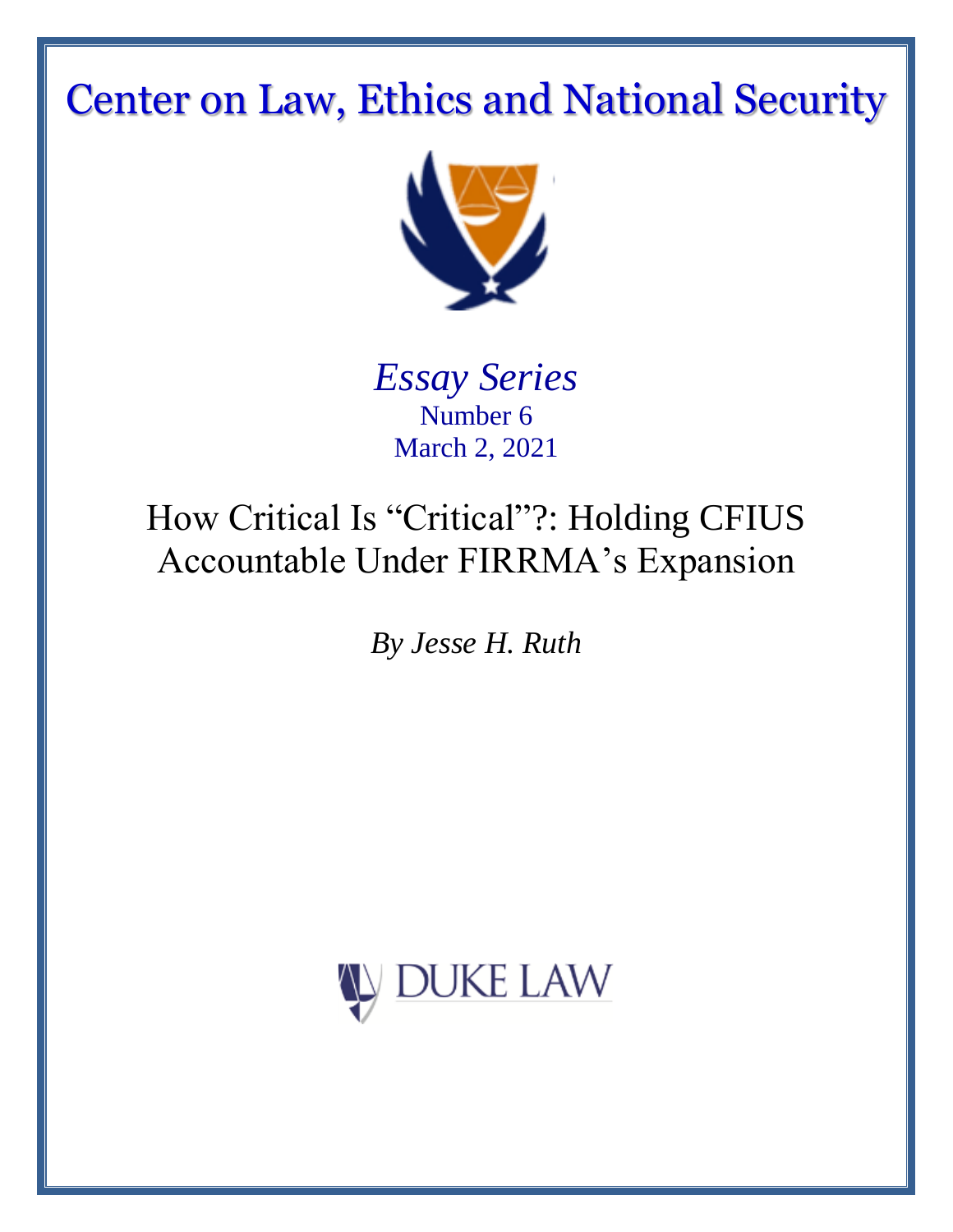## **HOW CRITICAL IS "CRITICAL"?: HOLDING CFIUS ACCOUNTABLE UNDER FIRRMA'S EXPANSION**

## *Jesse H. Ruth*\*

| I.  | <b>CFIUS EVOLVES FROM NOTIFICATION</b>                                   |                                |          |
|-----|--------------------------------------------------------------------------|--------------------------------|----------|
| II. | FIRRMA AND AN EMBOLDENED CFIUS                                           |                                | 9        |
| Ш.  | <b>RALLS AND THE CASE FOR JUDICIAL</b>                                   |                                | 14       |
|     | $\mathsf{A}$                                                             |                                | 15       |
|     | $\mathbf{B}$ .                                                           | THE CASE FOR JUDICIAL          | 16       |
|     | $\mathcal{C}$ .                                                          | <b>NONSTATUTORY REVIEW AND</b> | 20       |
| IV. | BIOPHARMACEUTICALS, CHINA, AND A<br>NEW FRONTIER FOR A POLITICIZED CFIUS |                                | 22       |
|     | $\mathsf{A}$<br>B.                                                       |                                | 24<br>27 |
|     |                                                                          |                                | 28       |

#### **INTRODUCTION**

In a globalized world where cross-border economic cooperation – and competition – is vital to a nation's strength and prestige, national security threats increasingly have the potential to emerge faster than they can be anticipated or countered. With over \$250 billion invested by foreign entities in the United States in 2019,<sup>1</sup> foreign direct investment ("FDI") spurs innovation, creates jobs, and draws talent from around the world to the United States, enabling American industry to remain on the technological cutting edge.<sup>2</sup> FDI also gives investors, from the smallest private investment firms to the largest sovereign wealth funds, access to sensitive intellectual property, trade secrets, and control of companies producing products with dual military and civilian applications.<sup>3</sup>

<sup>\*</sup>J.D. Candidate, Duke University School of Law expected 2022. I would like to offer particular thanks to Maj. Gen. (Ret.) Charles Dunlap and Professor Shane Stansbury for their enthusiastic support and guidance.

<sup>1.</sup> The United States attracted \$251 billion in foreign direct investment in 2019. U.N. CONF. ON TRADE AND DEV., GLOBAL INVESTMENT FLOWS FLAT IN 2019, MODERATE INCREASE EXPECTED IN 2020 (Jan. 20, 2020), https://unctad.org/news/global-investment-flows-flat-2019-moderate-increase-expected-2020.

<sup>2.</sup> *See* Foreign Investment Risk Review Modernization Act of 2018, H.R. 5515, § 1702(a)(1), 115th Cong. (2018) [hereinafter FIRRMA] (finding that eight and a half percent of United States jobs result from FDI). Moreover, FDI "provides substantial economic benefits to the United States, including the promotion of economic growth, productivity, competitiveness, and job creation, thereby enhancing national security." *Id.* at § 1702(b)(1).

<sup>3.</sup> *See* JIM MATTIS, DEPT. OF DEF., SUMMARY OF THE 2018 NATIONAL DEFENSE STRATEGY OF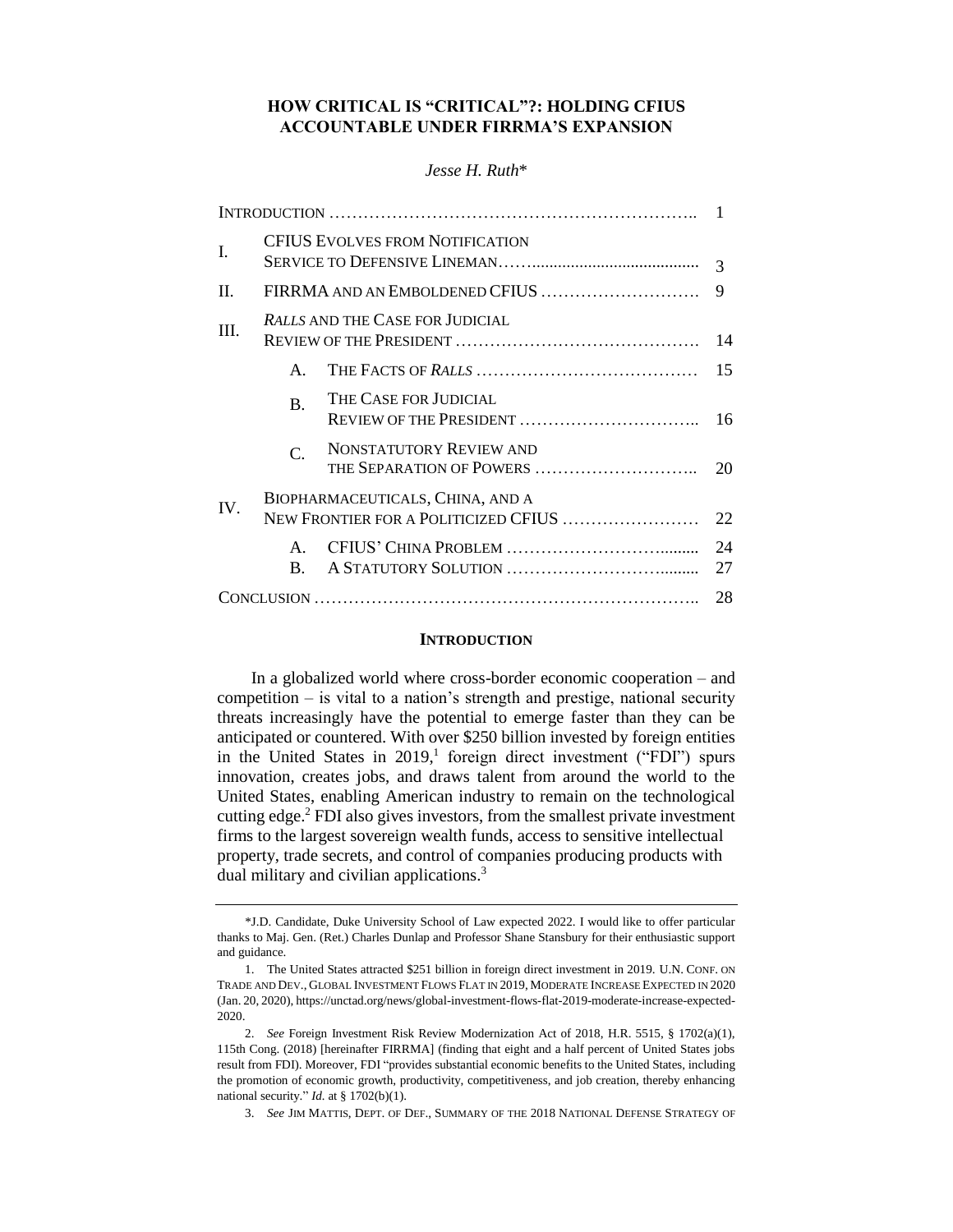The United States has struggled to balance an "open door" policy with respect to FDI, predicated on the belief that the "investment process [functions] most efficiently in the absence of government intervention" and the fear that overly restrictive policies would be met with retaliatory measures from foreign governments, $4$  with attendant national security concerns. These competing interests led President Ford to establish the Committee on Foreign Investment in the United States ("CFIUS" and the "Committee") through Executive Order in 1975.<sup>5</sup> In the fifty years since its inception, CFIUS has evolved into a potent interagency committee providing the Executive with a flexible means to confront national security threats arising out of FDI.<sup>6</sup>

Despite its significant power to block foreign-backed mergers, acquisitions, and other transactions, $\overline{C}$  CFIUS has been party to only a single lawsuit.<sup>8</sup> The highly sensitive nature of its proceedings and fact that most of the information surrounding its decisions is classified shrouds the Committee in mystery.<sup>9</sup> The Foreign Risk Review and Modernization Act ("FIRRMA")<sup>10</sup> overhauled CFIUS in 2018 and represents the largest expansion yet of its mandate. However, FIRRMA left key definitions of critical infrastructure and national security nebulous and propagated an investment review process that grants immense discretionary power to the Executive, subject to little meaningful oversight. This Paper urges that firmer definitions of national security and critical infrastructure, along with a more robust judicial review process for disputed CFIUS reviews, are needed to ensure accountability throughout the CFIUS review process and to avoid subjecting industries, companies, and economic actors not within the Committee's purview to review for political purposes.

Part I explores the Committee's evolution and emphasizes the changing conception of national security and critical infrastructure with each legislative development. This Part highlights that CFIUS evolved in a linear fashion in response to contentious proposed transactions connected to politically sensitive countries, with each development leaving the

5. *See* Foreign Investment in the United States, Exec. Order No. 11,858, 3 C.F.R. § 586 (1971- 1975), *reprinted as amended in* 40 Fed. Reg. 20263 [hereinafter Exec. Order No. 11,858].

- 7. *See* FIRRMA, *supra* note 2, at § 1703.
- 8. Ralls Corp. v. Comm. on Foreign Inv. in the United States, 758 F.3d 296 (D.C. Cir. 2014).

THE UNITED STATES OF AMERICA, 3 (2018) (illustrating how commercial technological innovations necessarily alter "the character of war."). "The fact that many technological developments will come from the commercial sector means that state competitors and non-state actors will also have access to them, a fact that risks eroding the conventional overmatch to which our Nation has grown accustomed." *Id.*

<sup>4.</sup> *See* Robert H. Mundheim & David W. Heleniak, *American Attitudes Toward Foreign Direct Investment in the United States*, 2 U. PA. J. OF INT'L. L. 221, 221 (1979).

<sup>6.</sup> National security is a notoriously difficult to define term. *See* Margaret L. Merrill*, Overcoming CFIUS Jitters: A Practical Guide for Understanding the Committee on Foreign Investment in the United States,* 30 QUIN. L. REV. 1, 4 (2011) (stating that CFIUS' "national security standard" is "vague"). *See also* JAMES K. JACKSON, CONG. RES. SERV., RL33312, THE EXON-FLORIO NATIONAL SECURITY TEST FOR FOREIGN INVESTMENT 7 (2010) [hereinafter Jackson 2010] ("Neither Congress nor the Administration have attempted to define the term national security as it appears in the Exon-Florio statute.").

<sup>9.</sup> CFIUS has played a role in several high-profile transactions but the existence and function of the Committee remains little-known to the general public. *See, e.g.,* Paul Rosenzweig, *Unpacking Uranium One: Hype and Law*, LAWFARE (Oct. 27, 2017, 9:00 AM), https://www.lawfareblog.com/unpacking-uranium-one-hype-and-law (detailing the participation of CFIUS in the controversial 2017 transfer of American uranium mining operations to a Russian company).

<sup>10.</sup> FIRRMA, *supra* note 2.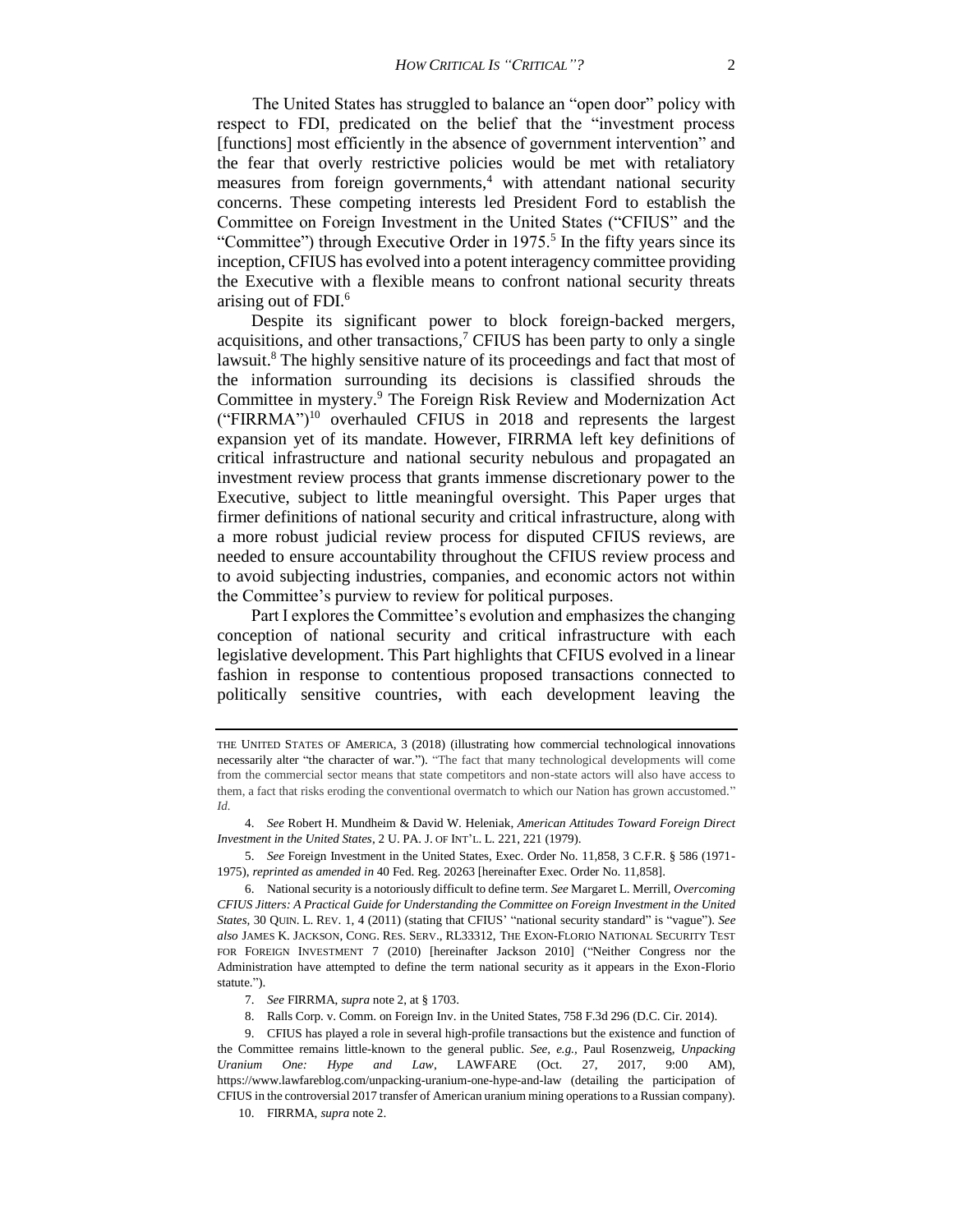Committee more powerful.

Part II examines FIRRMA's content and explores the implications its major changes pose to future FDI in the United States. FIRRMA expands CFIUS' scope, mandate, and authority in distinct ways and simultaneously leaves the Committee vulnerable to politicization and deepens the ambiguity surrounding national security and critical infrastructure.

In light of FIRRMA's expansion of the Executive's ability to act through CFIUS, Part III argues that a standard of judicial review of Executive action is needed to ensure the Committee's focus does not needlessly stray from the national security realm to the political domain. Through analysis of *Ralls Corp. v. Comm. on Foreign Inv. in the United States*, this Part demonstrates that the *Ralls* court's failure to extend its holding<sup>11</sup> to the President itself compounds FIRRMA's perpetuation of definitional ambiguities and enables the Executive to use CFIUS to achieve political aims by encroaching on transactions not properly under the Committee's purview.

Finally, Part IV shows that the trifecta of ill-defined concepts of national security and critical infrastructure, FIRRMA's inclusion of transactions not previously subject to CFIUS review, and inadequate judicial review have already had tangible, deleterious effects on the biopharmaceutical industry. As an industry where international research teams and investment syndicates are crucial to the production of vaccines and other vital technologies, CFIUS' increasingly political focus threatens to interfere with public health.<sup>12</sup>

This Paper concludes by reaffirming the importance of flexible tools that provide the Executive with a means to respond to complex and sophisticated national security threats. However, the exercise of that power must necessarily be guided by clear understandings of key terms and limited by prudent judicial review, lest an expansive view of national security draw ever broader swathes of the economy under CFIUS' umbrella and set a precedent for continued politicization of the Committee.

## **PART I: CFIUS EVOLVES FROM NOTIFICATION SERVICE TO DEFENSIVE LINEMAN**

President Ford established CFIUS through Executive Order in 1975<sup>13</sup> with a mandate to "[r]review investments in the United States which, in the judgment of the Committee, might have major implications for United States national interests."<sup>14</sup> CFIUS would be comprised of the Secretaries of State, the Treasury (who would serve as Chair), Defense, Commerce, the United States Trade Representative, the Chairman of the Council of Economic Advisors, the Attorney General, and the Director of the Office of Management and Budget.<sup>15</sup> The Committee was intended to serve an

<sup>11.</sup> *See* FIRRMA, *supra* note 2, § 1715. Congress subsequently codified the *Ralls* court's holding that judicial review of CFIUS reviews was permissible when the claim involved allegations of constitutional Due Process violations. *See*

<sup>12.</sup> The industry is susceptible to politicization. *See Covid-19: Trump Sought to Buy Vaccine Developer Exclusively for U.S., Say German Officials*, THEBMJ (Mar. 17, 2020, https://www.bmj.com/content/368/bmj.m1100).

<sup>13.</sup> *See* Exec. Order No. 11,858, *supra* note 5.

<sup>14.</sup> *Id.*

<sup>15.</sup> *Id.*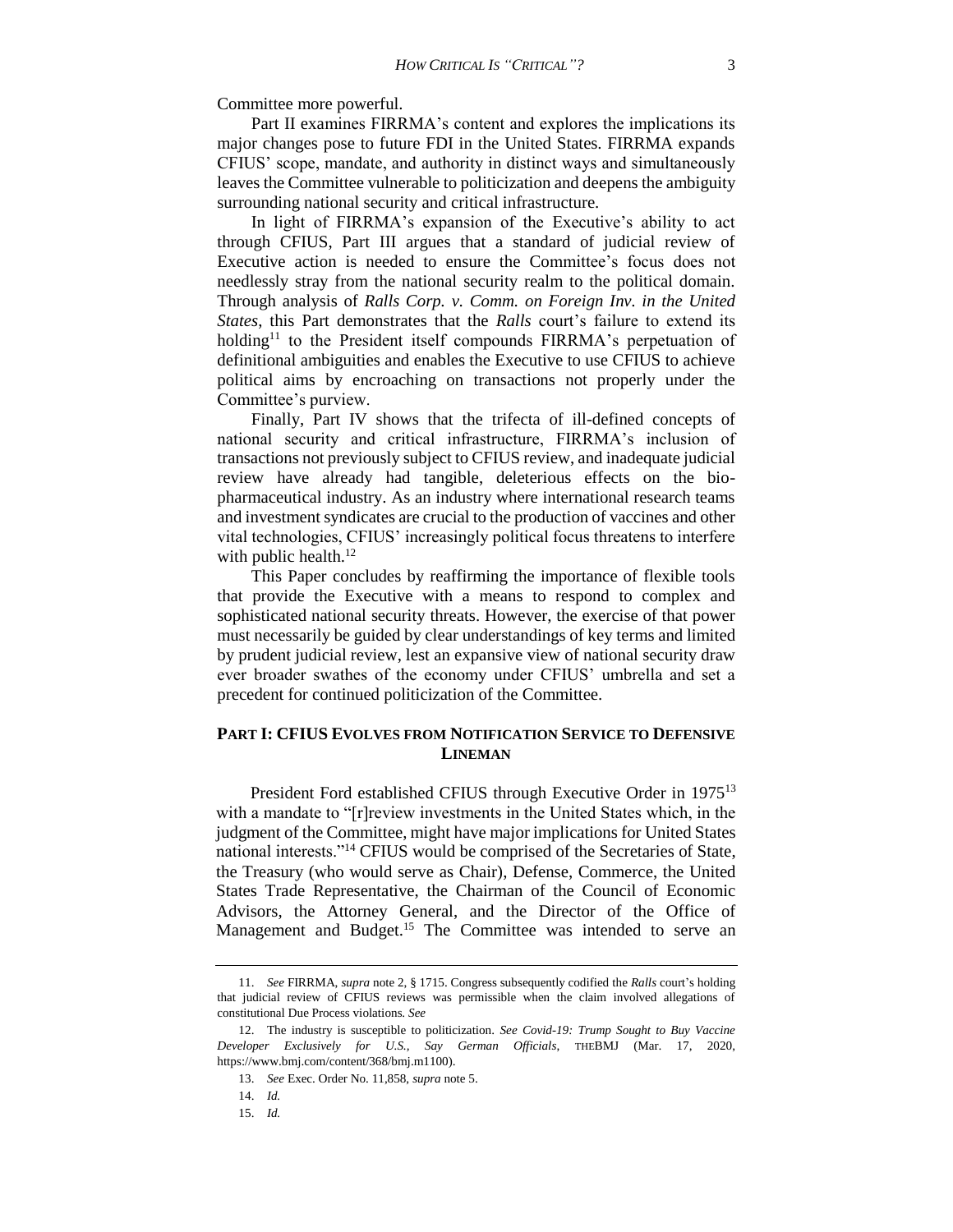advisory and review function without legal authority to block transactions.<sup>16</sup> While CFIUS' gaze appeared cast generally outward, it in fact had a primary focus that the rather vague language of its origins belied. The 1973 Oil Embargo left Congress deeply concerned about the susceptibility of American industry to foreign influence, and CFIUS was in part a response to an influx of capital from the Organization of the Petroleum Exporting Countries.<sup>17</sup> Interestingly, then, two characteristics that continue to shape the conversation around CFIUS were with it from the beginning: the possibility of politicization and a tension between liberal economic policies and meaningful abilities to restrict FDI.<sup>18</sup>

Throughout its early years, CFIUS mostly compiled reports and studies on foreign investment trends, with little available to ascertain what, if anything, of importance the Committee accomplished during that time.<sup>19</sup> By the mid-1980's, anxiety over foreign financial control of American industry had shifted from the Middle East to the Far East, with Japanese investments facing particular scrutiny.<sup>20</sup> The 1988 proposed acquisition of Fairchild Technologies by Fujitsu, a Japanese conglomerate, was the straw that broke the camel's back:<sup>21</sup> Fairchild was an early Silicon Valley pioneer and manufactured components for essential, and obvious, national security tools such as missile guidance systems. The proposed acquisition was set against a backdrop of seemingly endless Japanese investment in the United States, from supercomputers to skyscrapers, $22$  and was considered to be the "'opening gun' of a broader Japanese assault on American technological

19. By 1980, Congress raised concerns that CFIUS wasn't fulfilling its purpose, with complaints abounding that the Committee only met ten times between 1975 and 1980. JAMES K. JACKSON, CONG. RES. SERV. RL 33388, THE COMMITTEE ON FOREIGN INVESTMENT IN THE UNITED STATES 6 (Feb. 26, 2020) [hereinafter Jackson 2020].

<sup>16.</sup> Mundheim & Heleniak, *supra* note 4, at 225 ("The Committee's objectives are limited in accordance with the general American policy of avoiding governmental involvement in particular transactions.").

<sup>17.</sup> "As America was coming out of the oil embargo, there was Congressional concern "regarding the 'return in the form of direct investment of a portion of [OPEC's] huge petrodollar surplus, gained just after a politically motivated oil embargo on the United States." C.S. Eliot Kang, *U.S. Politics and Greater Regulation of Inward Foreign Direct Investment*, 51 INT'L. ORG. 301, 302–03 (1997).

<sup>18.</sup> CFIUS was seen as a compromise between legislation restricting FDI and an untamed investment landscape, as well as a step that conferred first-mover advantages on the Executive in shaping the nascent conversation around FDI. *See* David Zaring, *CFIUS as a Congressional Notification Service*, 83 S. CAL. L. REV. 81, 92–93 (2009) (discussing President Ford's concern that lingering scars from the 1973 Oil Embargo would lead Congress limit investment from OPEC).

<sup>20.</sup> *See* George S. Georgiev, *The Reformed CFIUS Regulatory Framework: Mediating Between Continued Openness to Foreign Investment and National Security*, 25 YALE J. ON REG. 125, 126–27 (2007) (indicating that growing concern over Asian foreign investment prompted Congress to see a renewed purpose for CFIUS).

<sup>21.</sup> Timothy Webster, *Why Does The United States Oppose Asian Investment*?, 37 N.W. J. INT'L. L. & BUS. 213, 228, 231 (2017). Contemporary commentary compared the proposed acquisition to "selling Mount Vernon to the redcoats." William C. Rempel & Donna K. H. Walters, *The Fairchild Deal: Trade War: When Chips Were Down*, L.A. TIMES (Nov. 30, 1987, https://www.latimes.com/archives/laxpm-1987-11-30-mn-16900-story.html).

<sup>22.</sup> *See* Evan J. Zimmerman, Note, *The Foreign Risk Review Modernization Act: How CFIUS Became a Tech Office*, 34 BERK. TECH. L. J. 1267, 1271 (2019).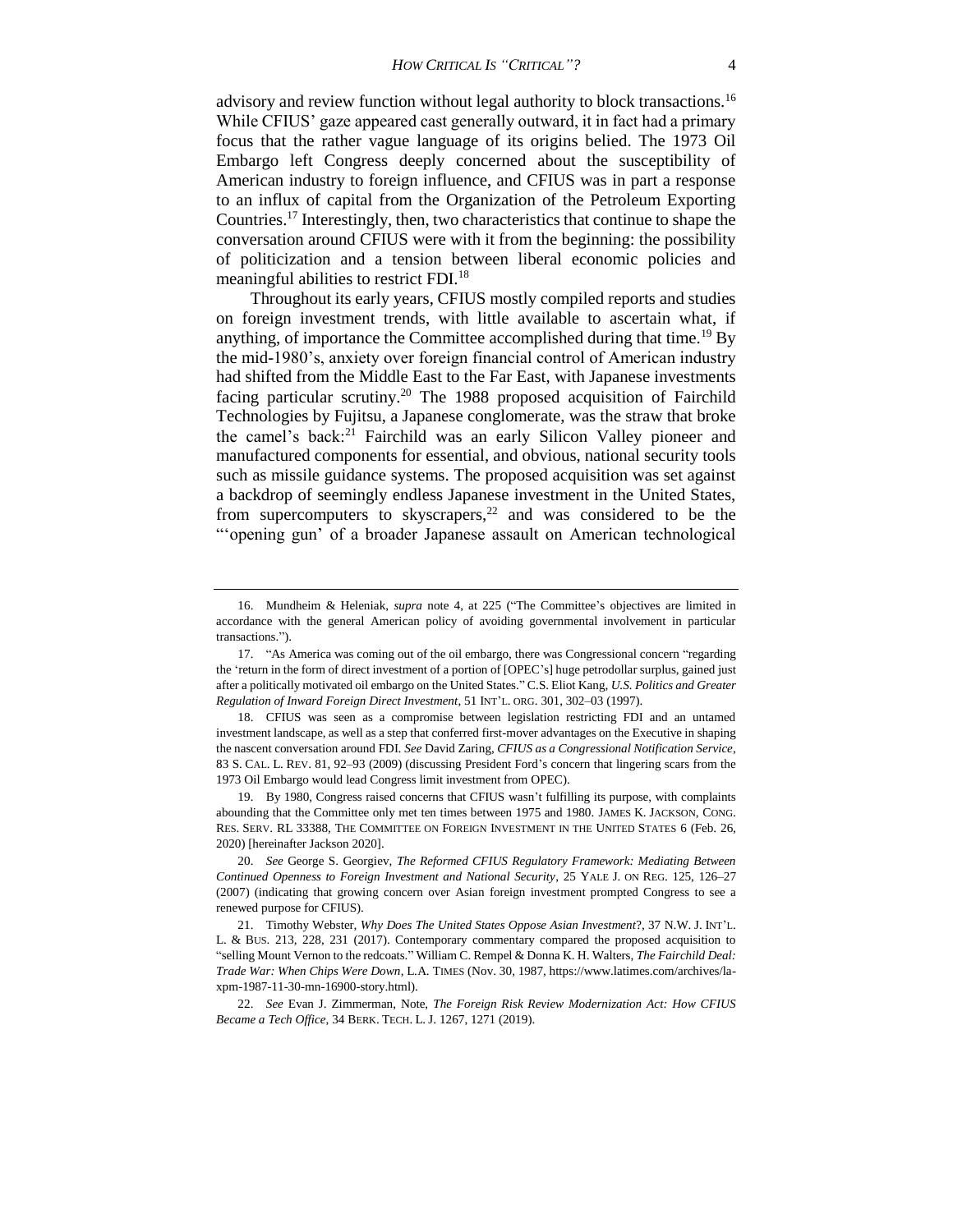supremacy."23

Congress responded to the perceived threat with the Exon-Florio Amendment to the Defense Production Act (the "DPA") as part of the Omnibus Trade and Competitiveness Act of  $1988<sup>24</sup>$  which empowered the President and its designees to review and suspend or prohibit any and all mergers and acquisitions that might result in foreign control of "persons engaged in interstate commerce" for the purpose of national security.<sup>25</sup> Congress stipulated, however, that the President act only after it "concluded that other laws were inadequate or inappropriate to protect the national security" and "'credible evidence' existed that the foreign interest exercising control might take action that threatened to impair U.S. national security."<sup>26</sup> President Reagan delegated his authority under the Amendment to CFIUS,  $27$ cementing the Committee as an important player in United States foreign investment policy with the power to recommend that some transactions be blocked, despite Exon-Florio's text making no reference to CFIUS.<sup>28</sup>

However, the Reagan Administration vetoed the first version of Exon-Florio, persuaded by objections from Treasury Secretary James Baker that Exon-Florio's language pertaining to "national security and essential commerce" would "broaden the definition of national security beyond the traditional concept of military/defense to one which included an . . . economic component."<sup>29</sup> Congress relented and removed "essential commerce" from the final bill, although what was meant by national security remained unclear. Some commentators noted that Exon-Florio's place among the statutes of Title VII of the DPA was calculated to signal that Exon-Florio should be interpreted as only dealing with the broad, industrialbased issues addressed by the DPA and not more far afield national security concerns addressed by export control measures.<sup>30</sup> Opposing that view was the contention that the standard of review of transactions under Exon-Florio was "national security," and although it was not intended to authorize investigations of foreign acquisitions "outside the realm of national

29. Jackson 2010, *supra* note 6, at 4.

30. *See* MICHAEL V. SEITZINGER, CONG. RES. SERV. RL33103, Foreign Investment in the United States: Major Federal Statutory Restrictions 14 (June 17, 2013) (expressing the view that Congress intended a limited understanding of national security to apply under the Exon-Florio Amendment).

<sup>23.</sup> *Id.* at 1272–73.

<sup>24.</sup> Omnibus Trade and Competitiveness Act of 1988, Pub. L. No. 100-418 § 502, 1102 Stat. 1107, 1425 (codified as amended at 50 U.S.C. app. §§ 2158–2170 (2018)) [hereinafter Exon-Florio].

<sup>25.</sup> *Id.* at § 5021(a).

<sup>26.</sup> Jackson 2020, *supra* note 19, at 7. "This same standard was maintained in . . . [2007's] Foreign Investment and National Security Act, and in FIRRMA." *Id.*

<sup>27.</sup> *See* Implementing the Omnibus Trade and Competitiveness Act of 1988 and Related International Trade Matters, EXEC. ORDER 12,661, 3 C.F.R., 54 F.R. 779 (1988) [hereinafter Exec. Order 16,661]. The Executive Order principally granted CFIUS authority to "conduct reviews, to undertake investigations, and to make recommendations" to the President. Jackson 2010, *supra* note 6, at 4.

<sup>28.</sup> *See* Georgiev, *supra* note 20, at 127. Exon-Florio instituted a four-step, largely voluntary review process, by which a domestic target company of a foreign merger, acquisition, or takeover would voluntarily notify CFIUS. Following receipt of the notice, CFIUS had a thirty-day window to decide whether to investigate; if it chose to do so, the investigation had to be completed within forty-five days. Finally, the President had fifteen days to block the transaction if CFIUS recommended such action.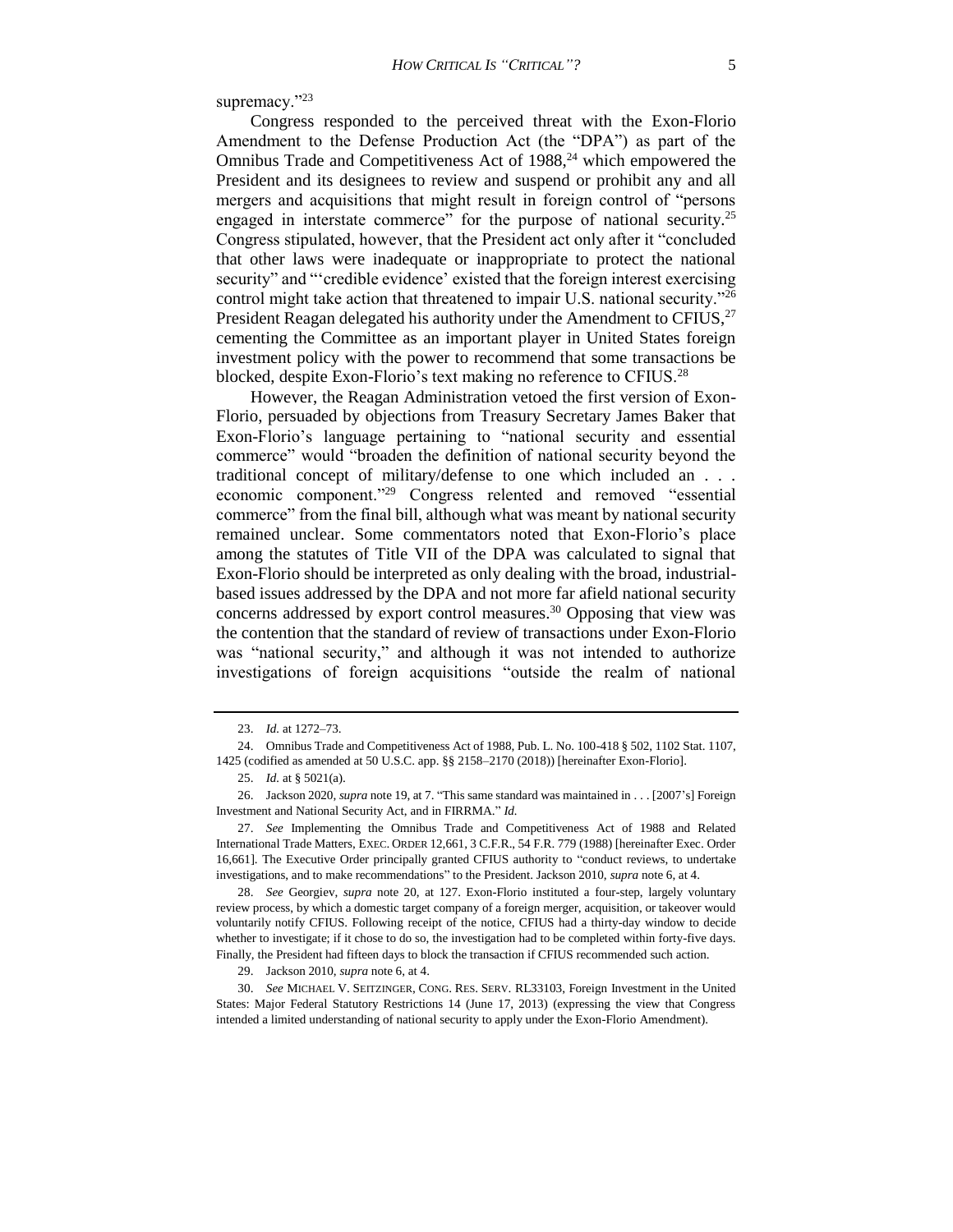security," the national security standard should be "interpreted broadly without limit to particular industries."<sup>31</sup>

While the definition of national security may have intentionally been left vague to accord greater discretion to the President,<sup>32</sup> Exon-Florio provided a list of twelve factors to be considered by the President, acting through CFIUS,  $33$  when deciding whether a foreign acquisition posed a national security threat.<sup>34</sup> Among those were directives to consider the:

(1) domestic production needed for projected national defense requirements;

(2) the capability and capacity of domestic industries to meet national defense requirements, including the availability of human resources, products, technology, materials, and other supplies and services; and

(3) the control of domestic industries and commercial activity by foreign citizens as it affects the capability and capacity of the United States to meet the requirements of national security.<sup>35</sup>

Despite the more complete attempt at regulatory guidance, and despite a sharp increase in CFIUS activity starting in 1989, critics maintained that CFIUS was impotent under the new legislative regime. Some felt Exon-Florio was too lenient and permitted an environment where the "President appear[ed] to be out of the loop on what are increasingly regarded as important national security questions."<sup>36</sup> Exon-Florio also did little to assuage those who feared that economic concerns would prevail over national security concerns in determining which foreign acquisitions were targeted for scrutiny.<sup>37</sup> Although CFIUS was more active in the three year period following the adoption of Exon-Florio, <sup>38</sup> few of the investigations undertaken led to CFIUS recommending the President take action to block a proposed acquisition.<sup>39</sup>

<sup>31.</sup> H.R. REP. NO. 100-576, at 926 (1988) (Conf. Rep.). The Conference Report further recognized that the term "'national security' is not a defined term in the Defense Production Act" and it was not intended to imply any limitation on the term "national defense" as used elsewhere in the DPA. *Id.*

<sup>32.</sup> *See id.*

<sup>33.</sup> *See* Exec. Order 12,661, *supra* note 27 (delegating the President's powers under Exon-Florio to CFIUS).

<sup>34.</sup> *See* Exon-Florio, *supra* note 24, § 2170(e).

<sup>35.</sup> *Id.*

<sup>36.</sup> Alan P. Larson & David M. Marchick, Council on Foreign Relations, Foreign Investment and National Security: Getting the Balance Right 17 (2006).

<sup>37.</sup> *See* Georgiev, *supra* note 20, at 129 (noting that definition of national security was interpreted too narrowly, partly as a result of the list of twelve factors under Exon-Florio being too vague to sufficiently evaluate national security threats). This critique again reflects the lingering tension between an open, liberal economic system and an effective means to police harmful foreign investment.

<sup>38.</sup> EDWARD GRAHAM & DAVID M. MARCHICK, U.S. NATIONAL SECURITY AND FOREIGN DIRECT INVESTMENT 57 (2006) (noting that CFIUS reviews peaked in 1990 with nearly 300 transactions reviewed, a far cry from the do-nothing Committee of the 1975-1980 era).

<sup>39.</sup> CFIUS conducted fifteen forty-five day reviews of transactions between 1988 and 1994, in which the President took action in only one case. *See* U.S. Gen. Accounting Office, GAO-96-12: *Report to Congressional Requesters: Foreign Investment Implementation of Exon-Florio and Related*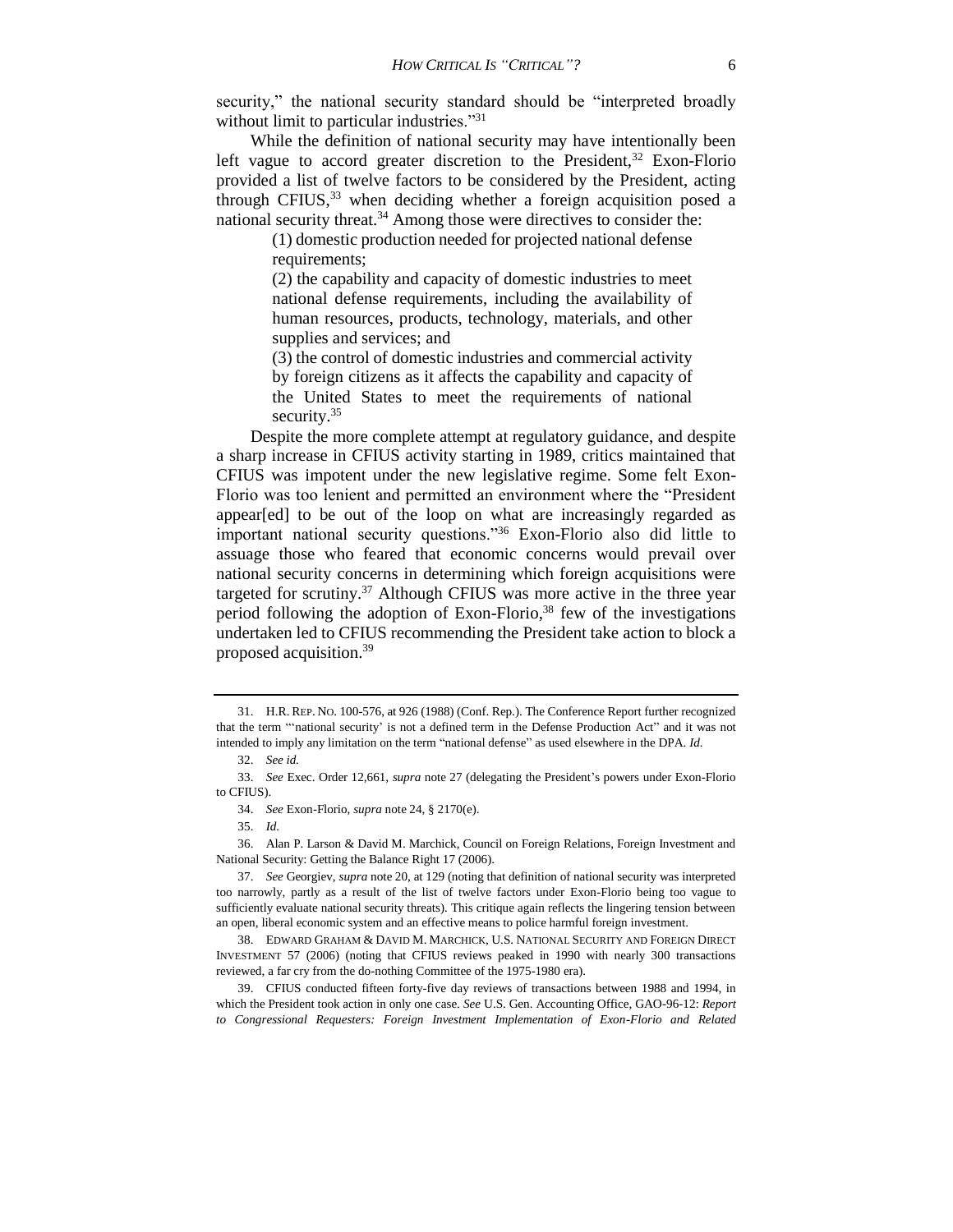These concerns and criticisms resonated with Congress and engendered a belief that Exon-Florio insufficiently advanced the interests of national security and needed to be revisited. $40$  In 1992, Congress amended Exon-Florio through § 837(a) of the National Defense Authorization Act for Fiscal Year 1993,<sup>41</sup> commonly referred to as the "Byrd Amendment" after its sponsor, Senator Robert Byrd. The most significant departure from Exon-Florio was the requirement that CFIUS review of foreign acquisitions would become mandatory in cases where (1) the acquiring entity is "controlled by or acting on behalf of a foreign government" and (2) "the acquisition results in control of a person engaged in interstate commerce in the United States that could affect the national security of the United States."<sup>42</sup>

Additionally, the Byrd Amendment added two more factors to those originally included under Exon-Florio for the President or its designee to consider in reviewing proposed takeover transactions. The first additional factor mandated consideration of "the potential effects of the proposed . . . transaction on sales of military goods, equipment, or technology to any country."<sup>43</sup> The second related to the transaction's "potential effects" on United States technological leadership in areas "affecting United States national security."<sup>44</sup> Finally, the Byrd Amendment conferred a "briefing requirement" on the Committee to provide, upon request by Congress, reports concerning actions taken on covered transactions<sup>45</sup> and established CFIUS as a "multi agency committee to carry out [§ 2170] and such other assignments as the President may designate."<sup>46</sup>

For over a decade, the Byrd Amendment served as the governing authority for CFIUS. In spite of what may be viewed as a more generous interpretation of "national security" in light of  $\S$  2170(f)(4) and (5)'s "potential effects" language, $47$  the Byrd Amendment preserved certain

42. Jackson 2020, *supra* note 19, at 9. Recall that Exon-Florio only called for voluntary submission by domestic target companies of foreign acquirers to CFIUS review. *See* Georgiev, *supra* note 20, at 127.

43. Exon-Florio, *supra* note 24, § 2170(f)(4).

*Amendments* 3 (1995).

<sup>40.</sup> Two failed foreign acquisitions during the H.W. Bush Administration – China National Aero-Technology Import and Export Corporation's attempted purchase of MAMCO Manufacturing Inc. and a French company's proposal to acquire LTV Corporation's missile division – convinced Congress that Exon-Florio could not "aggressively protect national security" without amendment. *See* Deborah M. Mostaghel*, Dubai Ports World Under Exon-Florio: A Threat to National Security or a Tempest in a Seaport?*, 70 ALB. L. REV. 583, 597–600 (2007).

<sup>41.</sup> Pub. L. No. 102-484, § 837, 106 Stat. 2339, (1992) (codified as amended at 50 U.S.C. app. § 2170 (2018)).

<sup>44.</sup> *Id.* § 2170(f)(5). The "potential effects" language under § 2170(f)(4) and (5) can be seen as broadening the what was captured under the umbrella of national security, while offering no guidepost for what would constitute a "potential effect" detrimental to national security. *See, e.g.,* Mostaghel*, supra*  note 40, at 602.

<sup>45.</sup> Exon-Florio, *supra* note 24, § 2170(g)(1).

<sup>46.</sup> *Id.* § 2170(k)(1).

<sup>47.</sup> The United States Government Accountability Office took an opposite view. *See* U.S. Gen. Accounting Office, GAO-05-686: *Defense Trade: Enhancements to the Implementation of Exon-Florio Could Strengthen the Law's Effectiveness*, 13–15, 18–19 (2005) (considering the Committee's ultimate goal to be avoiding a "chilling of foreign investment in the United States"). This overarching policy objective led to the Treasury adopting implementing regulations pursuant to Exon-Florio and the Byrd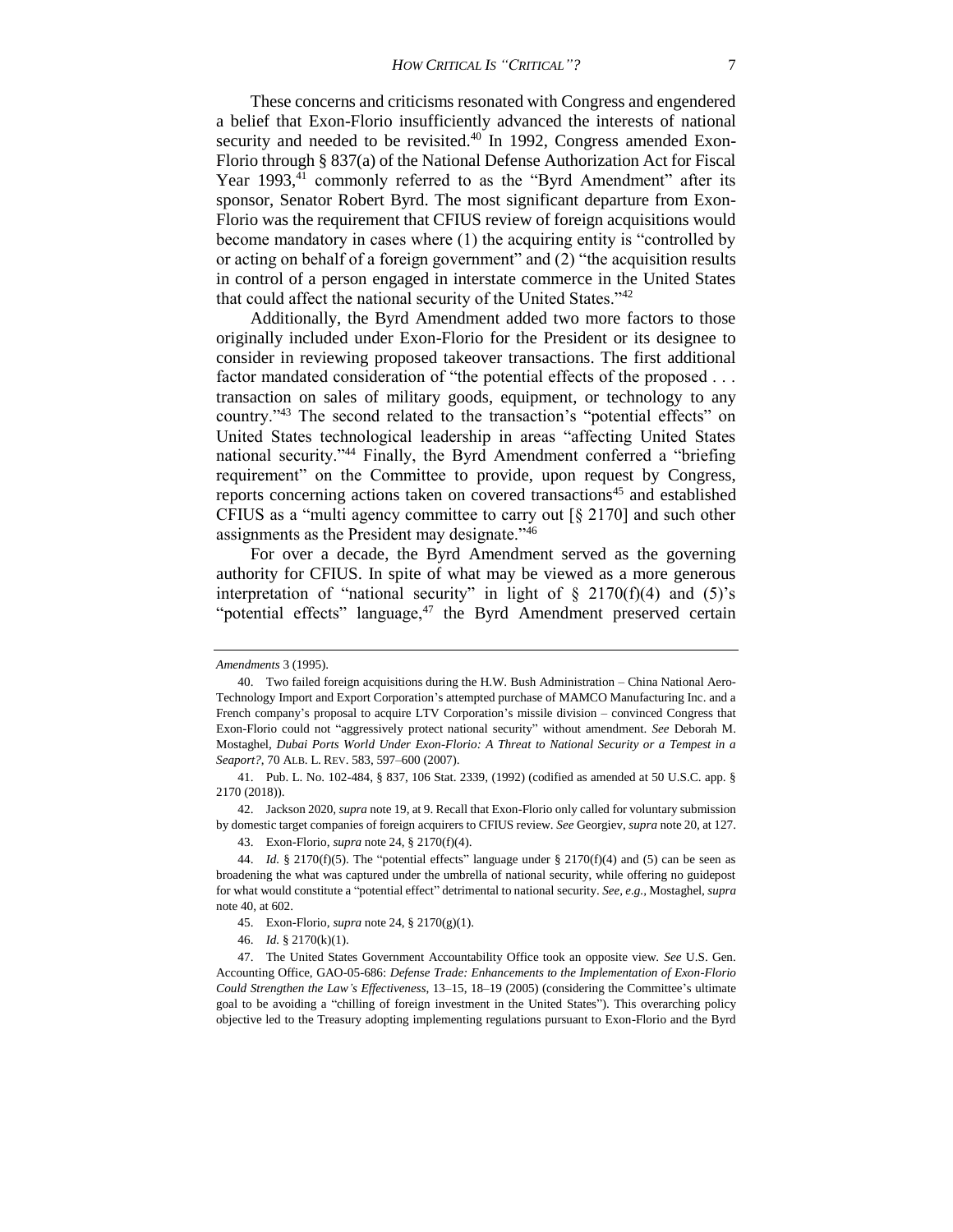shortcomings that concerned critics of Exon-Florio before it; namely, that CFIUS still was not doing enough to effectively screen potentially harmful foreign investment.<sup>48</sup> These semi-dormant concerns were brought to the forefront in 2005 by two especially contentious transactions: the attempted all-cash acquisition of Unocal Oil by CNOOC, a subsidiary of China's stateowned China National Offshore Oil Corporation, and Dubai Ports World's ("DP World") offer to purchase Peninsular and Oriental Steam Navigation Company, a British company that owned and operated six American ports.

Of the two, the DP World debacle had a more pronounced effect on Congress. Despite confidence that China's holdings of "billions of dollars in U.S. Treasury securities" would give it leverage in a CFIUS review, CNOOC retreated from its proposed acquisition amidst public outcry.<sup>49</sup> DP World, on the other hand, voluntarily submitted to CFIUS review and, following a thirty-day review required under  $\S 2170(a)$ ,<sup>50</sup> CFIUS decided not to initiate the additional forty-five-day investigation mandated for entities controlled by or acting on behalf of a foreign government.<sup>51</sup> This decision elicited a sharp response from Congress and the public<sup>52</sup> even as advocates, including President Bush, pointed out that the transaction only involved port operations and DP World would not manage port security.<sup>53</sup> Further, there was confusion between CFIUS and Congress with respect to the necessity of the forty-five-day review under the Byrd Amendment.<sup>54</sup> DP World resubmitted the transaction to CFIUS for a forty-five-day review, but the damage was done, and DP World withdrew from the proposed acquisition altogether as public and Congressional criticism intensified.<sup>55</sup>

Frustrated with years of uncertain application of rules and perceived

51. *See* Jackson 2020, *supra* note 19, at 9.

Amendment that relied on too narrow a definition of national security to avoid signaling that the government viewed a transaction as "problematic" and harming companies' share prices. *See id.*

<sup>48.</sup> Mostaghel*, supra* note 40, at 602 ("Although Byrd created a mandatory review of transactions involving foreign governments, it did not create a mandatory reporting mechanism for the parties. Since the parties need not notify CFIUS, the mandatory review may never be triggered.").

<sup>49.</sup> *Is CNOOC's Bid for Unocal a Threat to America?*, WHARTON SCHOOL (Nov. 21, 2005, http://knowledge.wharton.upenn.edu/article.cfm? articleid=1240). *See also* Ben White, *Chinese Drop Bid to Buy U.S. Oil Firm*, WASH. POST (Aug. 3, 2005, https://www.washingtonpost.com/archive/politics/2005/08/03/chinese-drop-bid-to-buy-us-oilfirm/dead8033-4be2-4944-a251-725476e8c41c/) (predicting that China would deal with "reciprocal reaction" in response to the collapse of the CNOOC transaction).

<sup>50.</sup> *See* Georgiev, *supra* note 29, at 128.

<sup>52.</sup> The wounds of 9/11 fueled the outcry. *See* David E. Sanger, *Under Pressure, Dubai Port Company Drops Port Deal*, N.Y. TIMES (Mar. 10, 2006, https://www.nytimes.com/2006/03/10/politics/under-pressure-dubai-company-drops-port-deal.html) ("What appeared to set off Democrats and Republicans this time, against the backdrop of concern about possible terrorist attacks, was that the buyer was a state-owned Arab company).

<sup>53.</sup> Press Release, The White House, Fact Sheet: The CFIUS Process and the DP World Transaction (Feb. 22, 2006), http:// www.whitehouse.gov/news/releases/2006/02/print/20060222- 11.html.

<sup>54. &</sup>quot;Some . . . [in] Congress apparently interpreted the [Byrd Amendment] to direct CFIUS to conduct a mandatory 45-day investigation if the foreign firm involved in a transaction is owned or controlled by a foreign government." Jackson 2020, *supra* note 19, at 9. In contrast, CFIUS interpreted the forty-five-day review to be discretionary, not mandatory. *Id.*

<sup>55.</sup> *See* Sanger, *supra* note 52.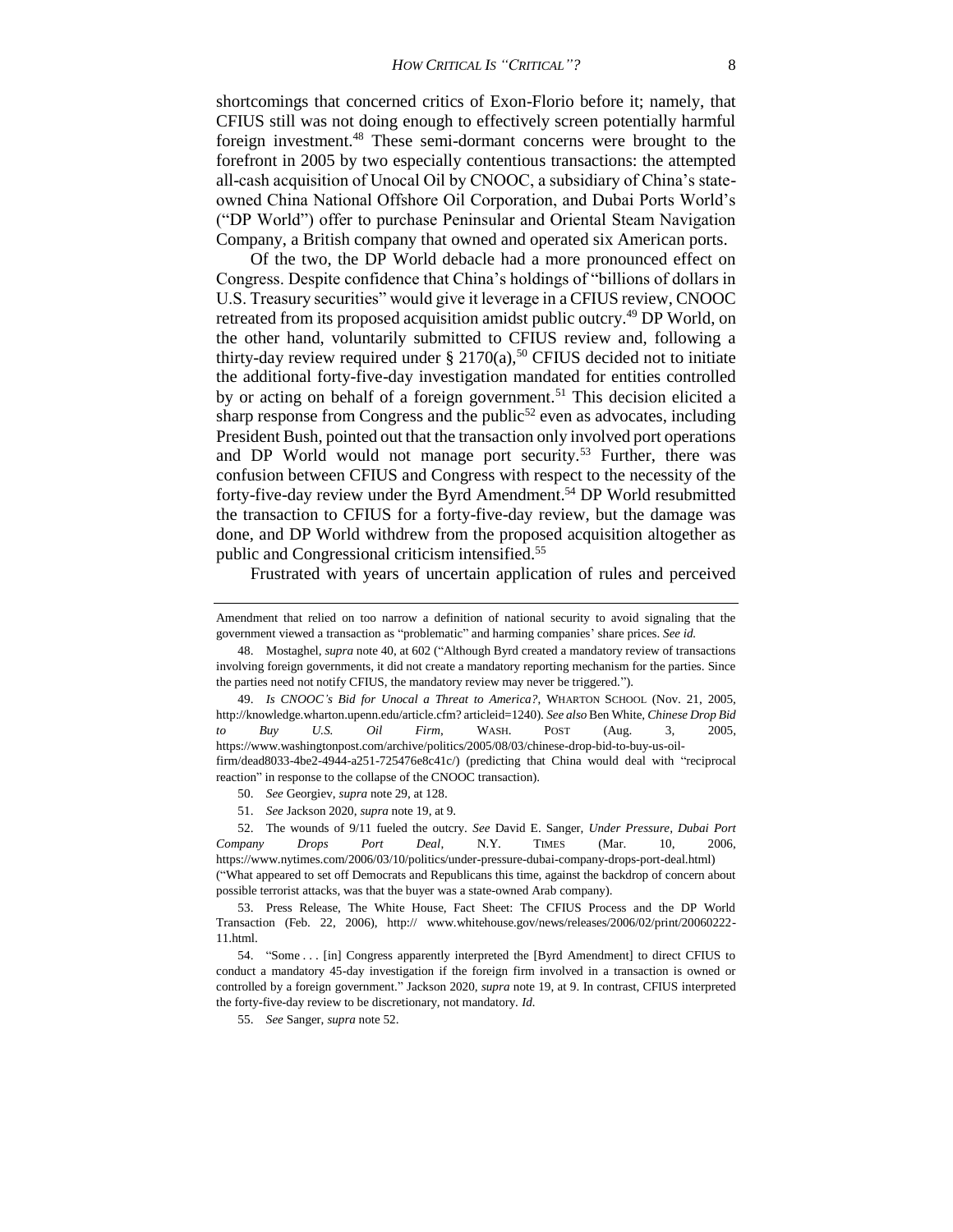timid responses to foreign acquisitions, Congress overhauled CFIUS through the Foreign Investment and National Security Act of 2007 ("FINSA").<sup>56</sup> FINSA expanded CFIUS' membership to include the Director of National Intelligence,<sup>57</sup> expanded CFIUS' scope to include any "covered transaction,"<sup>58</sup> and mandated review of any merger, acquisition, or takeover involving foreign government-controlled acquirers or when an acquisition threatened "national security" or foreign control of "critical infrastructure."<sup>59</sup> While "control" was defined in the Treasury's implementing regulations, "national security" was not, leaving "companies . . . forced to piece together a collection of sources that provide limited, vague direction regarding the national security evaluation."<sup>60</sup>

Ultimately, while FINSA buttressed CFIUS and attempted, as Exon-Florio and the Byrd Amendment did before it, to strike a balance between a perceived need for greater oversight of FDI while preserving the United States permissive investment climate, its adoption cemented the ambiguities that plagued the definitions of national security and critical infrastructure from the Committee's inception. Moreover, FINSA traced its origins to a political panic,<sup>61</sup> revealing that the ambiguous definitions of those crucial terms, defended partly for their supposed ability to avoid circumvention by foreign entities, were susceptible to politically motivated manipulation and abuse.<sup>62</sup> FINSA set the stage for an unpredictable FDI policing climate and signaled that the Committee's reach was only another political scare away from further expansion.<sup>63</sup>

#### **PART II. FIRRMA AND AN EMBOLDENED CFIUS**

Just as Exon-Florio and FINSA were passed in response to political fears of rivals infiltrating American industry, $64$  so was FIRRMA. By

<sup>56.</sup> Pub. L. No. 110-49, 121 Stat. 246 (2007) [hereinafter FINSA].

<sup>57.</sup> Jackson 2020, *supra* note 19, at 10–11.

<sup>58.</sup> FINSA, *supra* note 56, § 2(a)(3) ("The term 'covered transaction' means any merger, acquisition, or takeover that is proposed . . . by or with any foreign person which could result in foreign control of any person engaged in interstate commerce in the United States.").

<sup>59.</sup> *Id.* § 2(b)(2)(B)(III).

<sup>60.</sup> Christopher M. Tipler, *Defining 'National Security': Resolving Ambiguity in the CFIUS Regulations*, 35 U. PA. J. INT'L. L., 1223, 1239 (2014). *See also id.*, citing the *Technology Preservation Act of 1991, to Amend the 1988 Exon-Florio Provision*: *Hearing on H.R. 2624 Before the H. Subcomm. on Econ. Stabilization of the H. Comm. on Banking, Fin, and Urb. Aff.*, 102d Cong., (1992) (statement of William Barreda, Deputy Assistant Secretary of the Treasury) ("[W]e have not defined national security [because]... national security should be looked at in a broad sense)," implying that "defining it would let companies circumvent the definition.").

<sup>61.</sup> *See* Zimmerman, *supra* note 22, at 1277 (noting that FINSA was passed "in response to foreign investment from one of the United States' main rivals," referring to the failed CNOOC acquisition of Unocal).

<sup>62.</sup> *See* Tipler, *supra* note 60, at 1239.

<sup>63.</sup> *See infra* Part II.

<sup>64.</sup> Recall that Exon-Florio was passed in response to fears of a wave of Japanese and other Asian investors vacuuming up large swaths of American industry and FINSA out of concern that Middle Eastern actors were compromising national security through controlling investments, notably in port infrastructure. *See* Jackson 2020, *supra* note 19, at 6.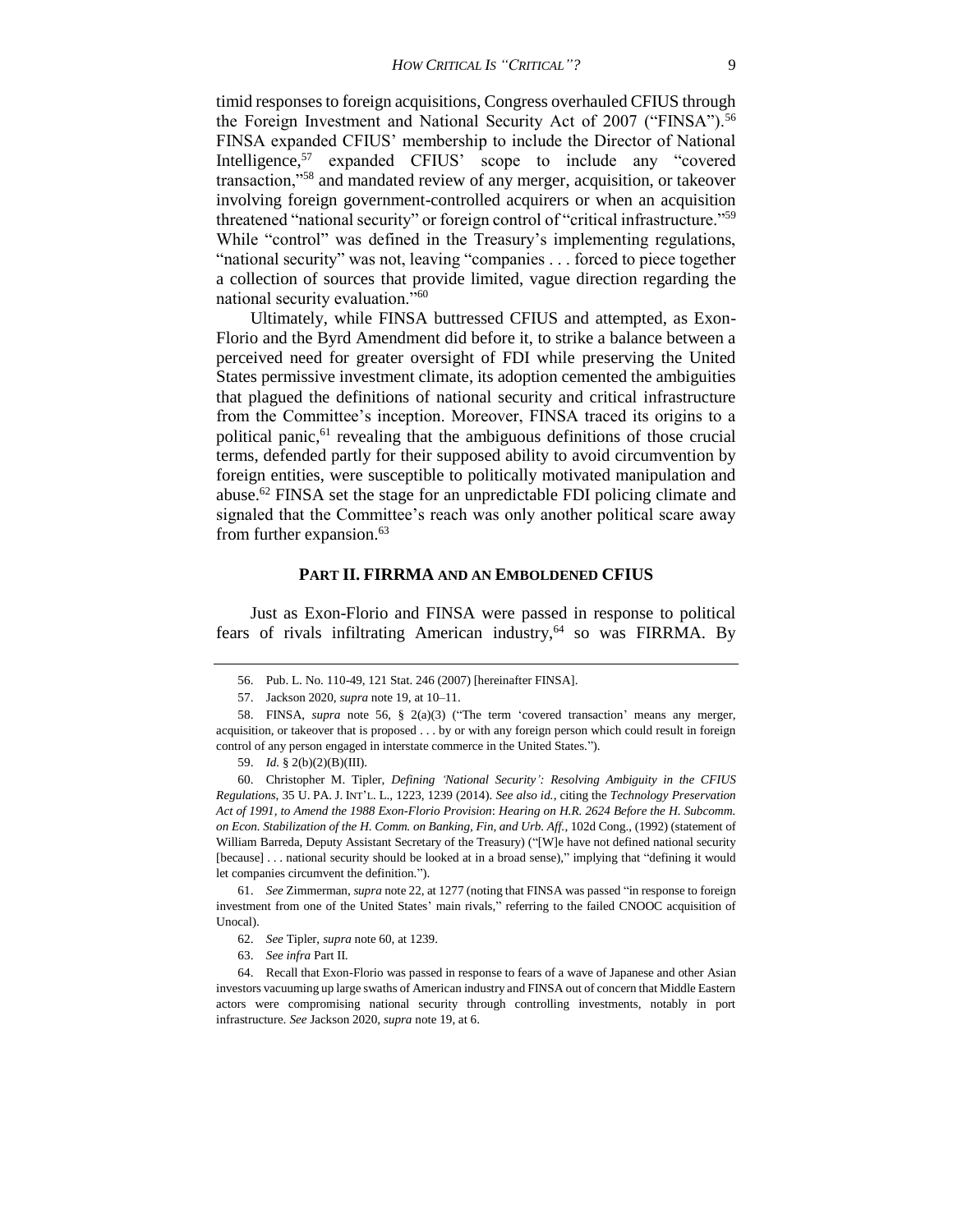President Obama's second term, Congress was increasingly wary of the motives of Chinese investors in the United States.<sup>65</sup> In 2013, a potential acquisition of a United States pork producer by Shanghui, a Chinese company, prompted Senator Debbie Stabenow to cite the health of American families as a national security concern in light of Shuanghui's "troubling track record on food safety."<sup>66</sup> And echoing the much maligned approval of the DP World transaction, CFIUS in 2016 turned a deaf ear to Congressional complaints and permitted Syngenta acquisition by ChemChina.<sup>67</sup> While FIRRMA does not explicitly reference China,<sup>68</sup> that country was clearly the impetus for FIRRMA's passage in 2018.<sup>69</sup> FIRRMA modernized CFIUS but in many respects preserved the Committee's shortcomings and threatens an expansion of Executive power unchecked by judicial limitations.

FIRRMA altered CFIUS in three critical ways. First, it expanded the Committee's mandate, transforming it from a body meant primarily to safeguard American national security interests to one committed to securing America's technological supremacy.<sup>70</sup> CFIUS originally protected tangible national security assets. FIRRMA's "Sense of Congress" makes clear that Congress' expansion of the covered transactions subject to CFIUS review was driven by a goal to protect general technological supremacy<sup>71</sup> – CFIUS is now empowered to recommend classifying a technology as critical.<sup>72</sup>

Second, it expanded the types of covered transactions. CFIUS is no longer limited to considering just mergers and acquisitions and takeovers, but may now review minority investments that do not involve a change in

<sup>65.</sup> *See* Jackson 2020, *supra* note 19, at 11 (noting that this fear was particularly acute with respect to Chinese investment in the technology sector). *See also* JAMES K. JACKSON, CONG. RES. SERV. RL33388, THE COMMITTEE ON FOREIGN INVESTMENT IN THE UNITED STATES 57 (July 3, 2018) (discussing concern among members of Congress members of Congress regarding the potential acquisition of 3Leaf Systems by Huawei, the Chinese telecommunications giant, and CFIUS' position towards sovereign wealth funds generally).

<sup>66.</sup> Christopher Doering, *Secretive U.S. Panel Eyes China's Smithfield Deal*, U.S.A. TODAY (June 9, 2013, https://perma.cc/6E49-FAWC). *See generally* Reginald Cuyler, *Leaving Home the Bacon: Judicially Reviewing CFIUS' Approval of Shuanghui Acquiring Smithfield Foods*, 6 No. 2 U. PUERTO RICO BUS. L.J. 206 (2015).

<sup>67.</sup> *See* Jacob Bunge et al., *Powerful U.S. Panel Clears Chinese Takeover of Syngenta*, WALL ST. J. (Aug. 23, 2016, https://perma.cc/X6FZ-9F86) (detailing Senator Grassley's objections to the acquisition). This was a point of particular consternation as Syngenta previously turned down an acquisition offer from Monsanto.

<sup>68.</sup> That is, with the exception of the specification of Chinese investment in a reporting provision. FIRRMA, *supra* note 2, § 1719(b).

<sup>69.</sup> "While the Trump Administration has been firm in its messaging that FIRRMA is meant to "close gaps" between the transactions that CFIUS is currently able to review and transactions it currently cannot review despite them raising similar national security concerns, the reality is that those 'gaps' largely pertain to particular Chinese investment trends." Farhad Jalinous et al. *CFIUS Reform Becomes Law: What FIRRMA Means for Industry*, WHITE & CASE (Aug. 13, 2018, https://home.treasury.gov/policy-issues/international/the-committee-on-foreign-investment-in-theunited-states-cfius/cfius-laws-and-guidance).

<sup>70.</sup> *See* FIRRMA, *supra* note 13, § 1702(c)(1).

<sup>71.</sup> *Id.* § 1702(c) (detailing Congress' considerations on covered transactions).

<sup>72.</sup> *Id.* § 1703(6). *See also infra* Part IV, examining the troublesome classification of critical technologies by CFIUS.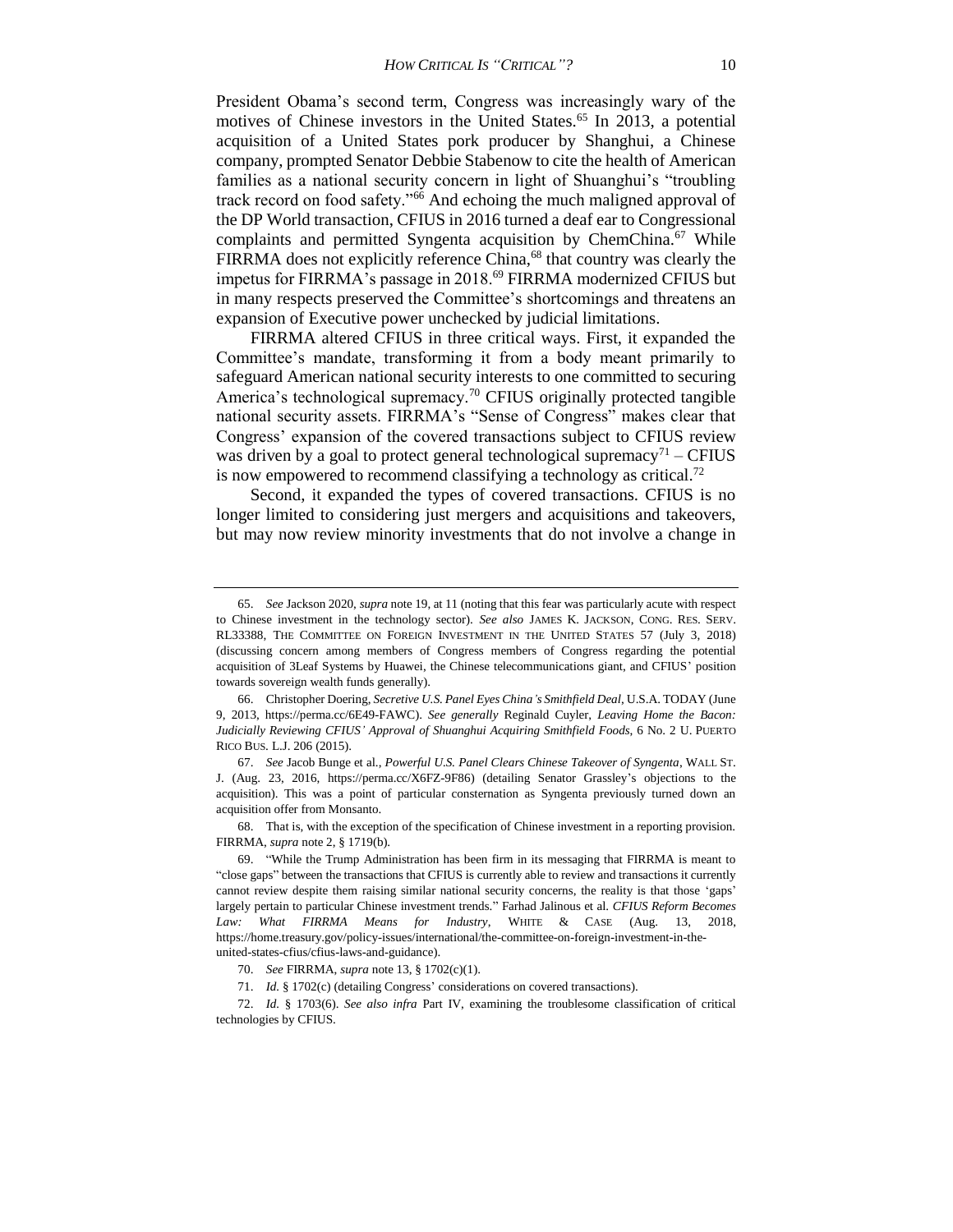control of the domestic entity as well as certain real estate transactions.<sup>73</sup> Minority investments are covered transactions if they grant a foreign person access to "material nonpublic technical information" regarding a critical technology.<sup>74</sup> Real estate transactions, either by lease or sale, are covered if they impair national security<sup>75</sup> or if they are in close proximity to a military installation.<sup>76</sup> Additionally, CFIUS may now determine an entity's nationality based not only the location and nature of its general partners or investing entity, but also based on who or where its limited partners are.<sup>77</sup>

Third, FIRRMA granted CFIUS more funding and provided for dedicated staff, establishing it as a full-fledged agency and allaying fears that CFIUS was ill-equipped to handle its workload.<sup>78</sup> CFIUS is authorized to share information with other government agencies and allied countries.<sup>79</sup> The lead agencies that comprise the Committee are empowered to request additional staff and submit staffing plans to Congress, $80$  and the report the Committee is required to submit to Congress now must include updates on Chinese investment in the United States.<sup>81</sup> FIRRMA expands the Byrd Amendment's mandatory review requirements<sup>82</sup> and provides that any transaction where a foreign government entity would merely acquire "substantial control" is subject to mandatory review.<sup>83</sup> CFIUS has new authority to undertake unilateral reviews $^{84}$  and once an investigation begins, CFIUS now has forty-five days, not thirty, to complete an investigation, and may request a fifteen-day extension for "extraordinary circumstances."<sup>85</sup> FIRRMA preserves the *Ralls* court's bar on review of Presidential action through CFIUS.<sup>86</sup> And, contrary to the Trump Administration's claims,  $87$  a

- 79. FIRRMA, *supra* note 2, § 1713.
- 80. *Id.* § 1721(a)–(b).
- 81. *Id.* § 1719(b).

- 83. FIRRMA, *supra* note 2, § 1706.
- 84. *Id.* § 1708(2)(B).
- 85. *Id.* § 1709(2).
- 86. *Id.* § 1715(2). *See also infra* Part III.

87. *See* Donald J. Trump, President of the United States, Remarks by President Trump at a Roundtable on the Foreign Investment Risk Review Modernization Act (FIRRMA) (Aug. 23, 2018), https://www.whitehouse.gov/briefings-statements/remarks-president-trump-roundtable-foreigninvestment-risk-review-modernization-act-firrma/.

<sup>73.</sup> *Id.* § 1703.

<sup>74.</sup> *Id. See also* Jalinous et al., *supra* note 135, remarking FIRRMA permits CFIUS to review transactions involving "changes in a foreign investor's governance rights, even in the absence of any new investment."

<sup>75.</sup> *See* FIRRMA, *supra* note 2, § 1703(a)(4)(B)(ii).

<sup>76.</sup> *Id.* This is a codification of the outcome in *Ralls Corp. v. Comm. on Foreign Inv. in the United States*, 758 F.3d 296 (D.C. Cir. 2014).

<sup>77.</sup> Peter Young, CFIUS Reform's Impact on Biopharma, 39 No. 2 Pharmaceutical Executive (Feb. 6, 2019, https://www.pharmexec.com/view/cfius-reform-s-impact-biopharma).

<sup>78.</sup> *See* U.S. Gen. Accounting Office, GAO 18-249: *Committee on Foreign Investment in the United States: Treasury Should Coordinate Assessment of Resources Needed to Address Increased Workload*, 14–18 (2018). CFIUS' budget was increased to \$20 million per year for five years.

<sup>82.</sup> *See* Mostaghel, *supra* note 40, at 602. The Byrd Amendment only required CFIUS to perform a review when the purchasing entity was a foreign government or an agent acting on behalf of a foreign government and the foreign entity would acquire control of the domestic target.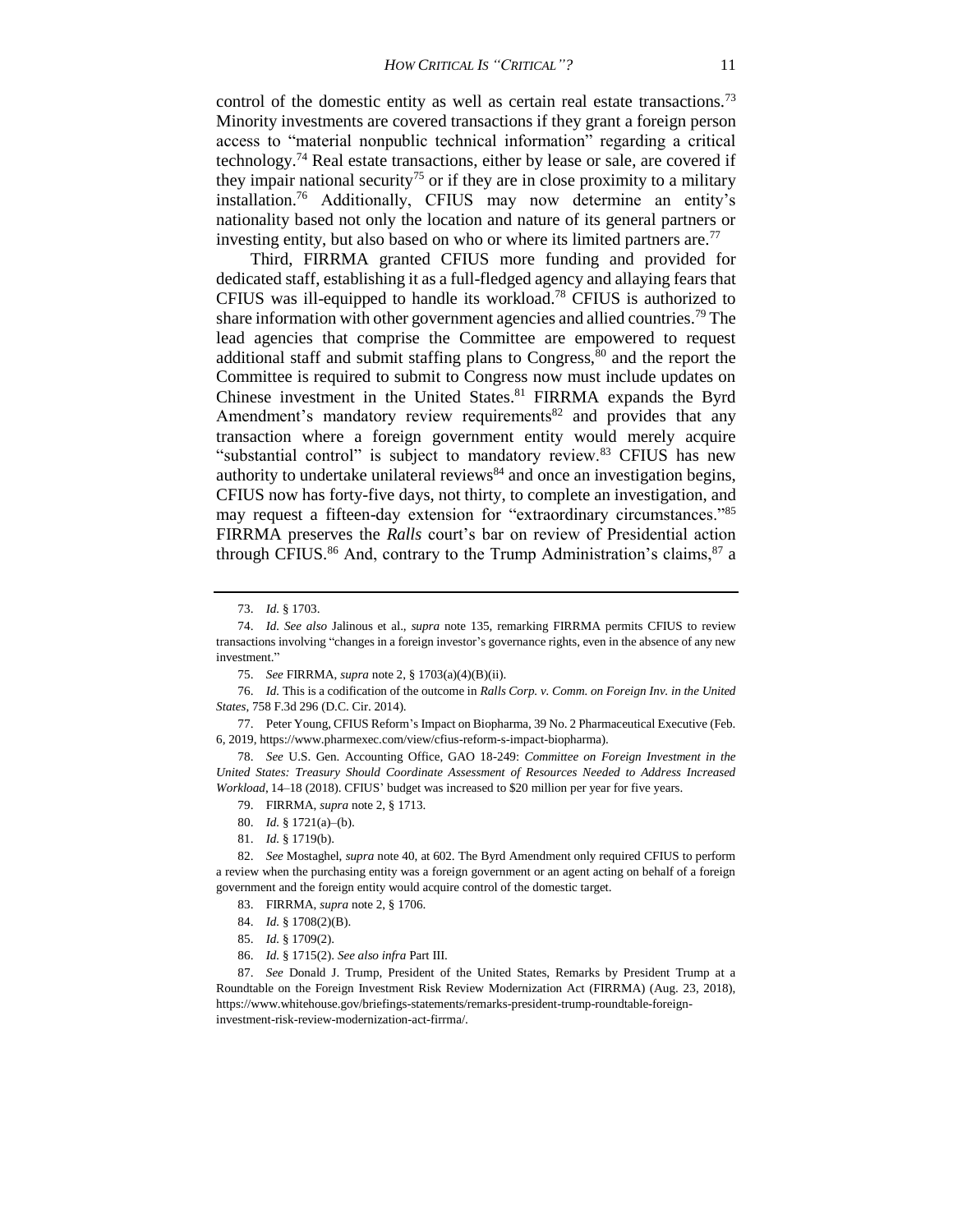distinct political undercurrent links these developments – CFIUS may "discriminate among foreign investors by country of origin" by labeling certain countries of "special concern."<sup>88</sup>

FIRRMA granted CFIUS broad new authorities, but the most consequential result is felt in an area where it is silent – concrete definitions of critical infrastructure and national security and a meaningful framework for judicial review. CFIUS has come a long way from its days as a data gathering service<sup>89</sup> and now has substantial oversight and regulatory power that, at present, is insufficiently bounded by limits to guide CFIUS' constituent members in determining between FDI that poses a threat and that which is otherwise innocuous but politically unpalatable. FIRRMA directed the Treasury to promulgate regulations implementing its various provisions,<sup>90</sup> which the Treasury did on January 13, 2020,<sup>91</sup> purporting to "defin[e] additional terms, add[ ] specificity to a number of provisions, and include[ ] illustrative examples, among other things."<sup>92</sup> Far from achieving that goal, the regulations reinforce the prevailing view<sup>93</sup> that definitions of "national security" and "critical infrastructure" must be fluid in order to be useful.<sup>94</sup> The regulations permit CFIUS review of non-controlling investments<sup>95</sup> implicating "critical technologies" in twenty seven industrial sectors<sup>96</sup> and twenty eight categories of infrastructure where "critical infrastructure" is implicated. $97$  These sectors together run the gamut of American high-technology manufacturing and industry and beg the question: can anything be critical where everything is?

FIRRMA advances these imprecise notions of "critical industries" and "critical technologies" as broad categories of economic activity, in addition to traditional conceptions of national security, that can subject an entity to CFIUS review. FIRRMA borrows the definition of "critical industries" from the Patriot Act,<sup>98</sup> which called upon Congress to furnish special support for "systems and assets, whether physical or virtual, so vital to the United States that the incapacity or destruction of such systems and assets would have a

95. Under FINSA, non-controlling investments were not generally subject to CFIUS review. *See*  FIRRMA, *supra* note 2, § 1703.

<sup>88.</sup> Jackson 2020, *supra* note 19, at 12. A country can be labeled one of "special concern" if it is one with a demonstrated or declared strategic goal of acquiring a type of critical technology or critical infrastructure that would affect United States leadership in areas related to national security. *Id.*

<sup>89.</sup> *See* Exec. Order No. 11,858, *supra* note 6.

<sup>90.</sup> *See* Jackson 2020, *supra* note 19, at 15.

<sup>91.</sup> *Id.*

<sup>92.</sup> Press Release, Treasury Releases Final Regulations to Reform National Security Reviews for Certain Foreign Investments and Other Transactions in the United States (Jan. 13, 2020, https://home.treasury.gov/news/press-releases/sm872).

<sup>93.</sup> H.R. REP. NO. 100-576, *supra* note 31, at 926.

<sup>94.</sup> Ironically, the Treasury's attempt to clarify FIRRMA's scope with respect to national security and critical infrastructure exposes it to the same criticism that Exon-Florio faced. *See* Georgiev, *supra*  note 20, at 129 (noting that Exon-Florio's twelve factor test for national security provided too narrow a lens through which to evaluate national security threats).

<sup>96.</sup> Jackson 2020, *supra* note 19, at 16 n.36.

<sup>97.</sup> *Id.* at 16 n.37.

<sup>98.</sup> Pub. L. No. 107-56, § 1014, 84 Stat. 1116 (2001).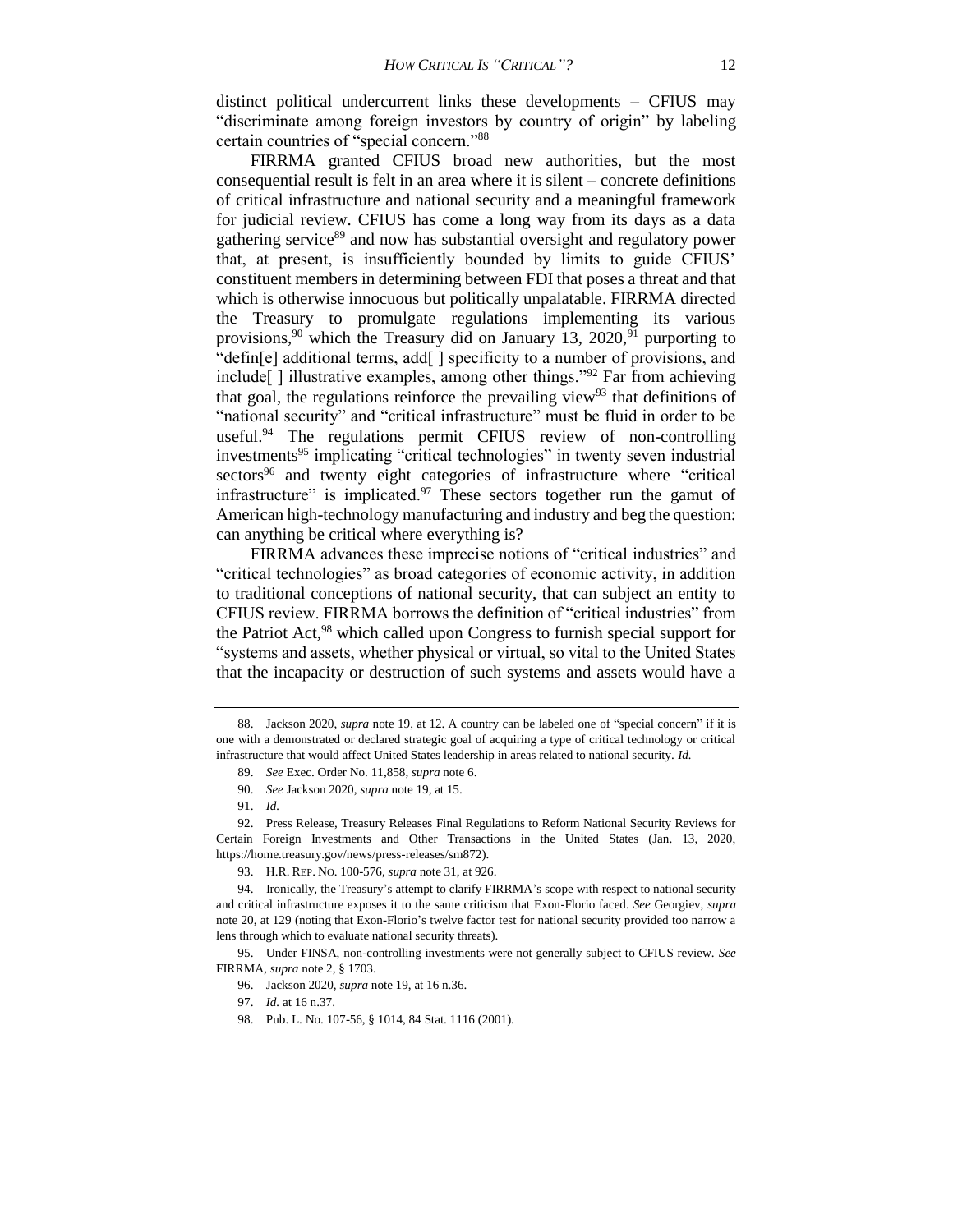debilitating impact on security, national economic security, national public health or safety, or any combination of those matters."<sup>99</sup> FIRRMA's application of this standard to twenty seven industries,  $100$  including those as inoffensive as radio and television broadcasting, is simply an overbroad distortion of the definitional intent of "critical industries."<sup>101</sup> Beyond protecting "systems and assets . . . vital to the United States,"<sup>102</sup> CFIUS' focus seems to have been redirected to preventing ordinary competition.

Likewise, FIRRMA appropriates and expands the Homeland Security Act of  $2002 \text{'s}^{103}$  definition of "critical infrastructure" and defines "critical technologies" according to "US-export-controlled technologies"<sup>104</sup> as those which may be developed or used in one of FIRRMA's twenty seven specified industries or designed by an American business specifically for use in one of those industries.<sup>105</sup> While certain technologies are explicitly categorized as being critical, such as nuclear equipment and facilities, $106$  the definition is vague enough that there is no clear line of demarcation between a technology that is novel and one that is truly critical. And because FIRRMA codifies the *Ralls* court's holding,<sup>107</sup> actions taken by the President to block or otherwise prohibit transactions of dubious national security concern are statutorily shielded from judicial review.<sup>108</sup> While FIRRMA allows for *in camera* review of sensitive evidence in judicial proceedings, the overall limited purview of the courts gives credence to CFIUS' reputation as "a secretive process in a black box exempt from judicial review."<sup>109</sup>

FIRRMA thus draws a broad cross section of the modern American economy, especially those industries in which Chinese competition is growing, under CFIUS' umbrella without instituting meaningful guideposts to discern between bona fide national security threats and political threats that can be distorted through the lens of national security. This framework

109. Xingxing Li, *National Security Review in Foreign Investments: A Comparative and Critical Assessment on China and U.S. Laws and Practices*, 13 BERKELEY BUS. L.J. 255, 272 (2016).

<sup>99.</sup> *Id. See* Jackson 2020, *supra* note 19, at 17. *See also* FIRRMA, *supra* note 2, § 1703(a)(5).

<sup>100.</sup> *See* Jackson 2020, *supra* note 19, at 17.

<sup>101.</sup> Crucially, CFIUS may initiate a review of an entity acting in one of the specified industries not only when it seeks to acquire a majority or controlling interest but merely when it will acquire a minority stake, hardly the type of investment that would raise serious concerns over loss of control over important components of national industry. *See* Jackson, *supra* note 19, at 17.

<sup>102.</sup> FIRRMA, *supra* note 2, § 1703(a)(5).

<sup>103.</sup> Pub. L. No. 107-296, 116 Stat. 2135 (2002) (codified as amended at 6 U.S.C. §101(4)), which in turn adopted the definition from the Patriot Act, Pub. L. No. 107-56, *supra* note 98, and, through a series of additions, expanded the definition to cover a total of seventeen sectors. FIRRMA applies the term to twenty eight industries.

<sup>104.</sup> Jackson 2020, *supra* note 19, at 18.

<sup>105.</sup> FIRRMA, *supra* note 2, § 1703(a)(6); Jackson 2020, *supra* note 19, at 20.

<sup>106.</sup> FIRRMA, *supra* note 2, § 1703(a)(6).

<sup>107.</sup> *See* Ralls Corp. v. Comm. on Foreign Inv. in the United States, 758 F.3d 296 (D.C. Cir. 2014).

<sup>108.</sup> *See* FIRRMA, *supra* note 2, § 1703(a)(6). *See also* Jackson 2020, *supra* note 19, at 23 (noting that the President is granted "almost unlimited authority to take 'such action . . . as the President considers appropriate to suspend or prohibit any covered transaction that threatens to impair the national security of the United States"). Additionally, "such determinations by the President are not subject to judicial review, although the process by which the disposition of a transaction is determined may be subject to judicial review to ensure that the constitutional rights of the parties involved are upheld." *Id.*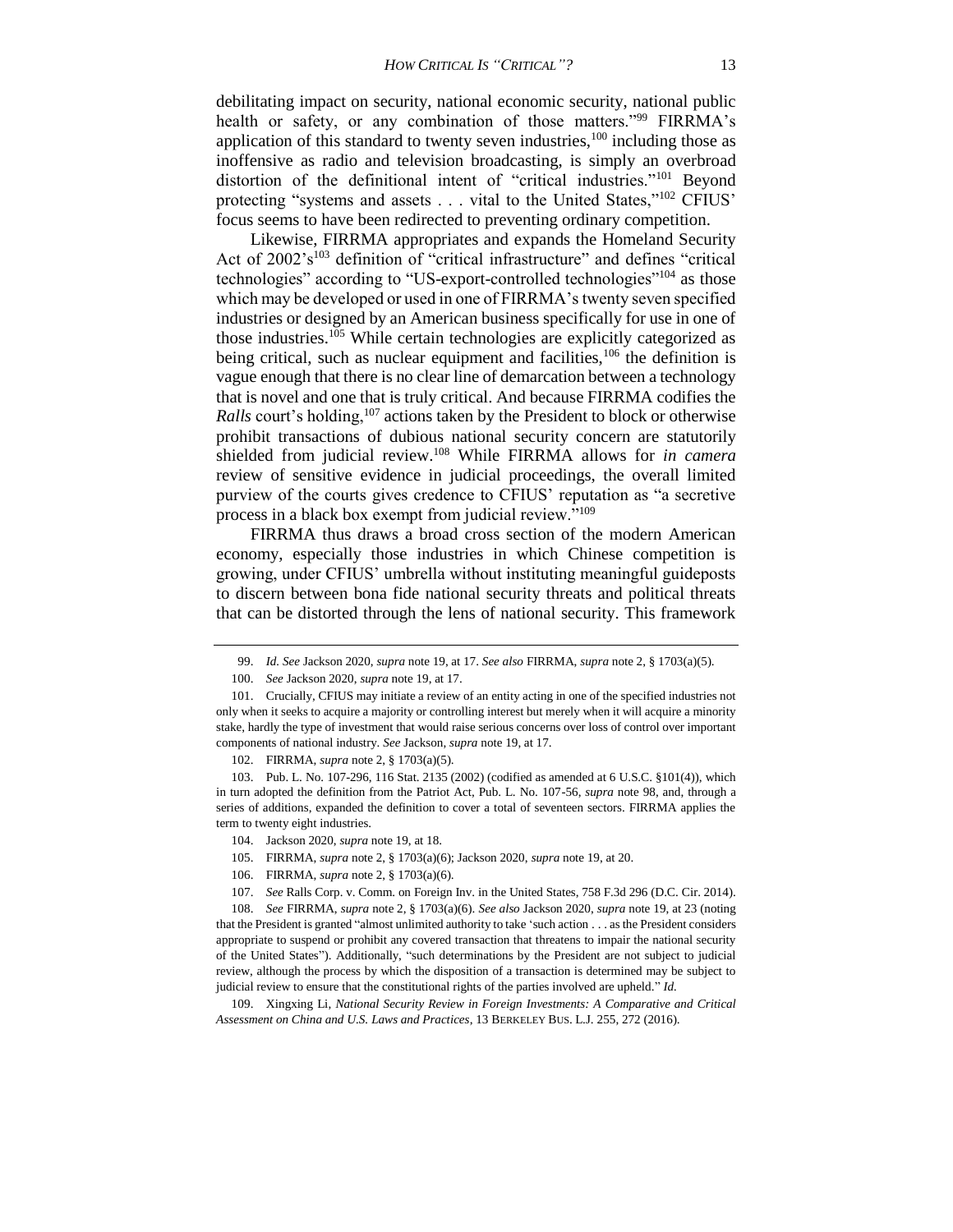positions the Executive, through the Committee, to interfere in industries on the fringes of national security and in violation of the maxim of economic liberalism that has guided more than a half century of policy choices.<sup>110</sup>

## **PART III:** *RALLS* **AND THE CASE FOR JUDICIAL REVIEW OF THE PRESIDENT**

From its 1975 inception until 2012, no entity subject to CFIUS review of a covered transaction $111$  challenged the results of the Committee's investigations or its recommendations that a proposed transaction be permitted, blocked, or mitigated.<sup>112</sup> Additionally, the courts' lack of power to review CFIUS' determinations or Presidential action following receipt of CFIUS' recommendations was never seriously questioned.<sup>113</sup> The D.C. Circuit Court of Appeals' holding in *Ralls Corp. v. Comm. on Foreign Inv. in the United States*<sup>114</sup> deviated from the status quo, and established a basis for judicial review of CFIUS' determinations when a party under review alleges violations of constitutional procedural due process.<sup>115</sup> The *Ralls* decision was an important restraint on FINSA's wide-ranging application and installed a check on a process otherwise susceptible to abuse.<sup>116</sup> However, the court stopped short of permitting the review of Presidential action taken to block a proposed transaction, limiting its holding to "constitutional claim[s] challenging the process preceding such [P]residential action."<sup>117</sup> *Ralls* was a step in the right direction, but not far enough. Judicial review of the President itself is needed to check FIRRMA's expansion of Executive authority and the Committee's susceptibility to political manipulation. Courts must be able to review all stages of the CFIUS review process, up to and including Presidential action, to ensure an Executive emboldened by FIRRMA does not unjustifiably stifle economic activity in the name of national security. Further, the contractual nature of FDI transactions means courts are equipped to evaluate on a case by case basis FDI's impact on national security, while respecting the government's compelling need to interdict difficult to recognize threats.

<sup>110.</sup> *See* Mundheim & Heleniak, *supra* note 4, at 221.

<sup>111.</sup> *See* FINSA, *supra* note 56, § 2(a)(3) (describing FINSA's definition of a covered transaction).

<sup>112.</sup> *See id.* § 5. *See also* Zimmerman, *supra* note 22, at 1277 (noting that FINSA codified the use of mitigation agreements to allow proposed transactions to continue following resolution of national security concerns); *Ralls and U.S. Government Settle Only CFIUS Suit in History*, STEPTOE (Oct. 14, 2015, https://www.steptoeinternationalcomplianceblog.com/2015/10/ralls-and-u-s-government-settleonly-cfius-suit-in-history/).

<sup>113.</sup> FINSA, *supra* note 56, § 6(e) ("The actions of the President under paragraph (1) of subsection (d) and the findings of the President under paragraph (4) of subsection (d) shall not be subject to judicial review.").

<sup>114.</sup> 758 F.3d 296 (D.C. Cir. 2014).

<sup>115.</sup> *Id.* at 311 ("We conclude that neither the text of the statutory bar nor the legislative history of the statute provides clear and convincing evidence that the Congress intended to preclude judicial review of Ralls's procedural due process challenge to the Presidential Order.").

<sup>116.</sup> *See generally supra* Part II.

<sup>117.</sup> *Ralls* 758 F.3d at 311.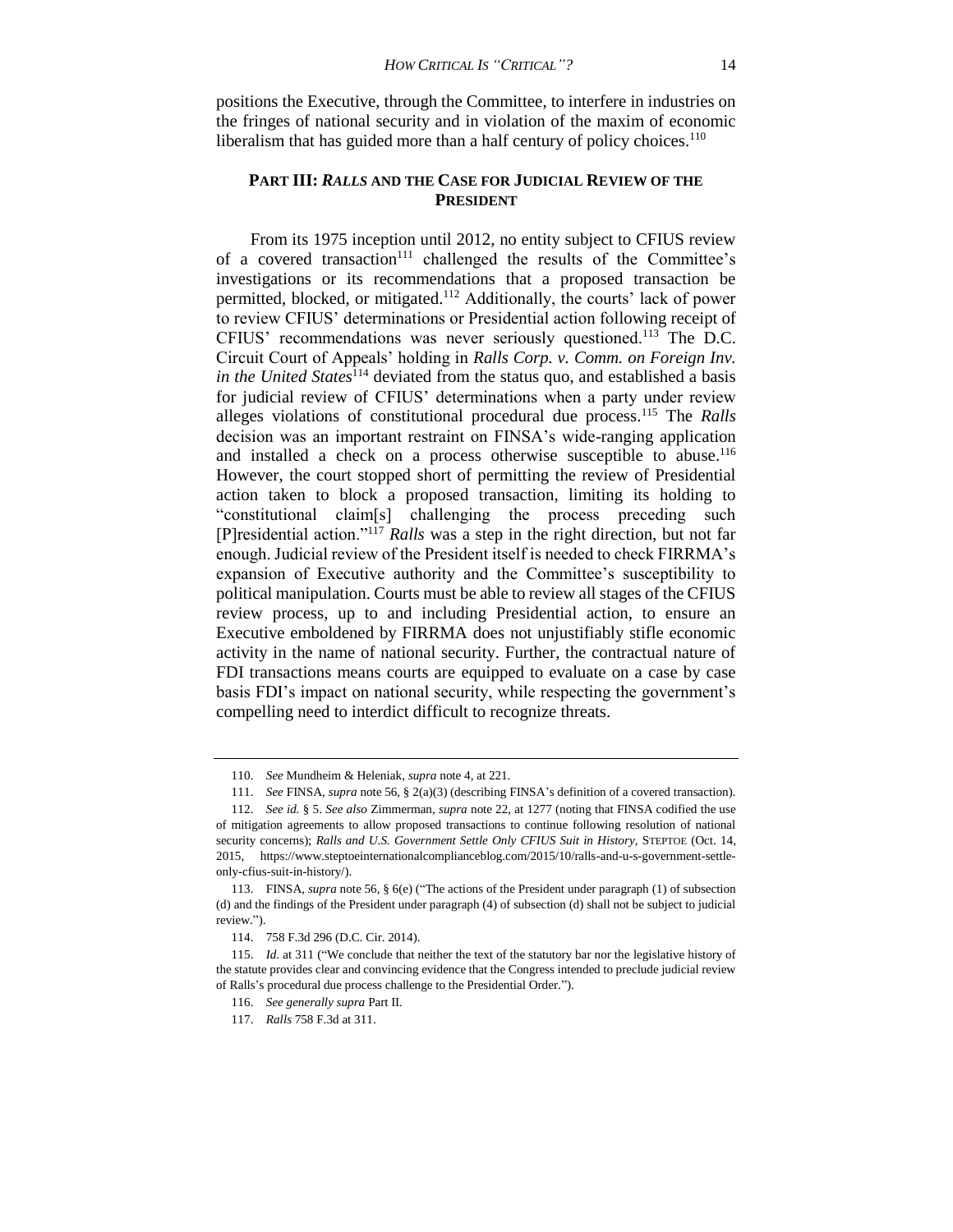#### A. The Facts of *Ralls*

Ralls Corporation, a Delaware corporation, was a holding company of Sany Group, a Chinese manufacturing company owned by two Chinese nationals, Dawei Duan and Jialiang  $Wu$ .<sup>118</sup> At the time of the disputed acquisition before the D.C. Circuit, Ralls was "in the business of identifying U.S. opportunities for the construction of windfarms" in which the turbines manufactured by Sany Electric, an affiliate also owned by Duan and Wu, could be used.<sup>119</sup> In March 2012, Ralls purchased four American-owned limited liability companies collectively formed by Oregon Windfarms, LLC, an Oregon entity owned by American citizens to develop windfarms in north-central Oregon.<sup>120</sup> The windfarm locations and assets that Oregon Windfarms, LLC developed, and that Ralls purchased, were located in and around the eastern portion of a United States Navy bombing range.<sup>121</sup>

Ralls voluntarily submitted a twenty-five page notice to CFIUS informing it of the acquisition of the Oregon entities.<sup>122</sup> CFIUS initiated an initial thirty-day review, $123$  not once disclosing to Ralls the information it reviewed. On July 25, 2012, CFIUS determined that the acquisition presented a national security risk and issued a mitigation order.<sup>124</sup> On July 30, CFIUS launched a subsequent forty-five day review<sup>125</sup> followed by an amended mitigation order.<sup>126</sup> Neither mitigation order informed Ralls of the nature of the national security threat or the evidence CFIUS relied on.<sup>127</sup> CFIUS submitted its report to the President on September 13, requesting his decision to approve or block the transaction.<sup>128</sup> On September 28, the President directed that the transaction be prohibited.<sup>129</sup>

122. *Id.* at 305.

123. *Id.* (pursuant to Exon-Florio, *supra* note 24, § 2170(b)(1)).

124. *Ralls* 758 F.3d at 305 ("Order Establishing Interim Mitigation Measures"). The Order required Ralls to "(1) cease all construction and operations at the [project] sites, (2) 'remove all stockpiled or stored items from the [project sites] no later than July 30, 2012, and [not to] . . . deposit, stockpile, or store any new items at the [project sites]' and (3) cease all access to the project sites." *Id.*

125. Exon-Florio, *supra* note 24, § 2170(b)(2).

126. *Ralls* 758 F.3d at 305 (the August 2, 2012 "Amended Order Establishing Interim Mitigation Measures"). The amended Order prohibited Ralls from selling any of the project sites without granting CFIUS the opportunity to object to such sale.

129. *Id.* at 306 ("Order Regarding the Acquisition of Four U.S. Wind Farm Project Companies by Ralls Corporation"). The order stated that "[t]here is credible evidence that leads [the President] to believe that Ralls . . . might take action that threatens to impair the national security of the United States" and that "[p]rovisions of law, other than [§] 721 and the International Emergency Economic Powers Act . . . do not, in [the President's] judgment, provide adequate and appropriate authority for [the President] to protect the national security in this matter."). *Id.*

<sup>118.</sup> *Id.* at 304.

<sup>119.</sup> *Id.*

<sup>120.</sup> *Id.*

<sup>121.</sup> *Id.* ("Three of the windfarm sites [were] located within seven miles of the restricted airspace while the fourth . . . [was located within the restricted airspace."]. Ralls moved one of the windfarm sites at the Navy's request, "to reduce airspace conflicts," but the site remained within restricted airspace. *Id.* at 305.

<sup>127.</sup> *Id.*

<sup>128.</sup> *Id.*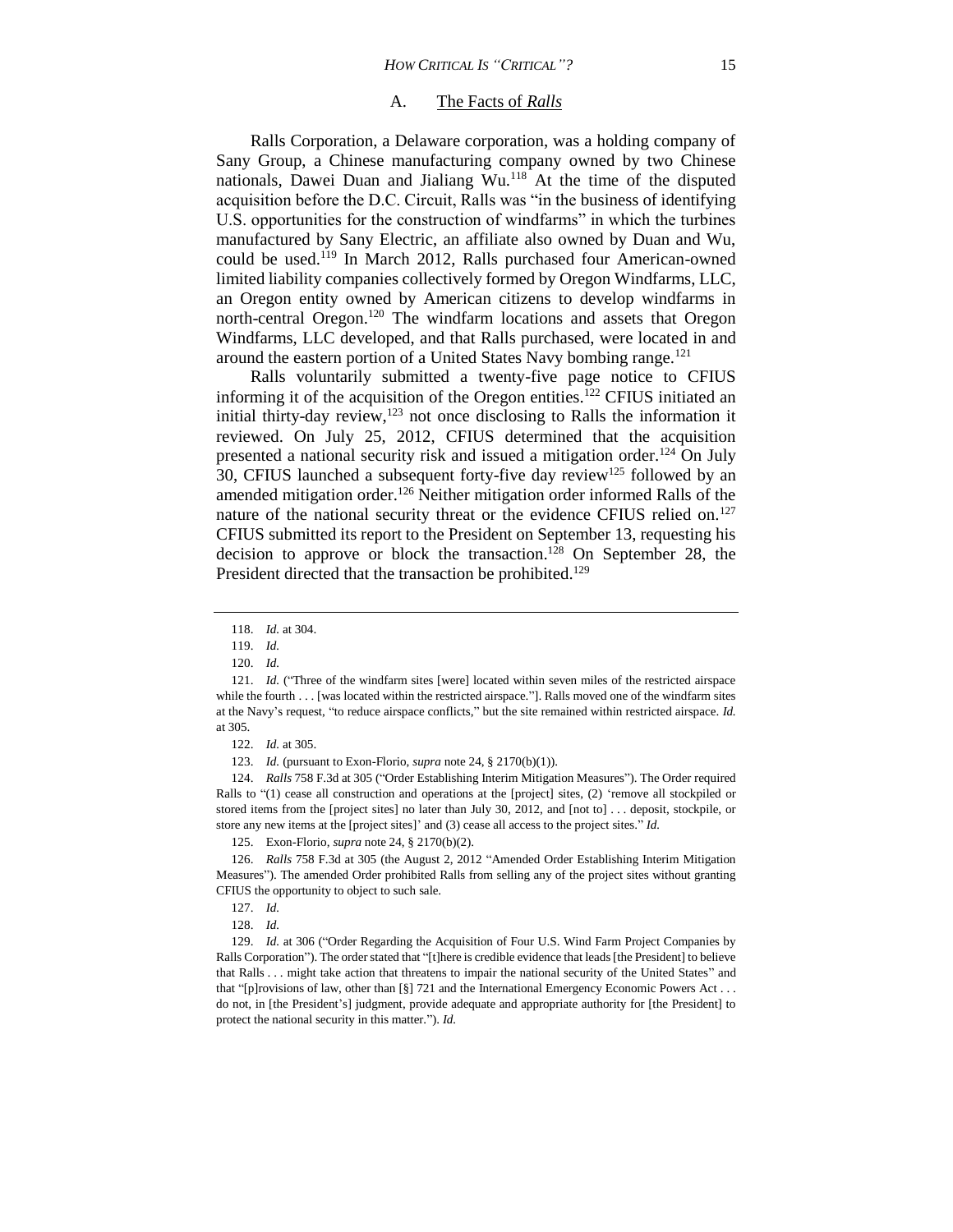Ralls filed suit against CFIUS and the President in the United States District Court for the District of Columbia.<sup>130</sup> It alleged that the orders were unconstitutional under the Fifth and Fourteenth Amendments, that CFIUS' orders were invalid under the Administrative Procedure Act, and that CFIUS' and the President's actions were ultra vires.<sup>131</sup> The district court held that the DPA "barred judicial review of Ralls's ultra vires and equal protection challenges to the Presidential Order but not Ralls's due process challenge thereto."<sup>132</sup> The court subsequently ruled in favor of the government's motion to dismiss Ralls' due process claims,<sup>133</sup> noting that Ralls received due process when the government informed it in June 2012 that the transaction had to be reviewed.<sup>134</sup>

On appeal, the D.C. Circuit held that, while the DPA states that "[t]he actions [and findings] of the President . . . [regarding CFIUS' determinations] shall not be subject to judicial review," there was no "clear and convincing" evidence of Congressional intent to bar review of constitutional claims.<sup>135</sup> The court also held that Ralls was deprived of a protected property interest, a deprivation that lacked due process because the government did not "provide notice of, and access to, the unclassified information used to prohibit the transaction."<sup>136</sup> The D.C. Circuit remanded the case "with instructions that Ralls be provided . . . access to the unclassified evidence on which the President relied and an opportunity to respond thereto."<sup>137</sup> The D.C. Circuit established that CFIUS' actions were subject to judicial review, even if the President's actions following CFIUS' recommendations remained beyond reach.

#### B. The Case for Judicial Review of the President

The *Ralls* court relied primarily on two cases – *Ungar v. Smith* and *Ralpho v. Bell*. <sup>138</sup> Because those cases are about administrative decisions

<sup>130.</sup> Ralls Corp. v. Comm. on Foreign Inv. in the United States, 926 F.Supp.2d 71 (D.D.C. 2013); *see also* Ralls 758 F.3d at 306 (Ralls amended its complaint to include the President following the Presidential Order and sought to invalidate both mitigation orders issued by CFIUS and the Presidential Order ordering the transaction blocked).

<sup>131.</sup> Ralls 758 F.3d at 306.

<sup>132.</sup> *Id.* The DPA is the enabling statute for CFIUS' authority.

<sup>133.</sup> *Id.* at 307. The district court held that the Presidential Order "did not deprive Ralls of a constitutionally protected property interest . . . because Ralls 'voluntarily acquired those state property rights subject to the known risk of a Presidential veto' and 'waived the opportunity . . . to obtain a determination . . . before it entered into the transaction." *Id.*

<sup>134.</sup> *Id.*

<sup>135.</sup> *Id.* at 307–11. The court's finding was supported via a reading of the text of the DPA that revealed it "does not refer to the reviewability of a constitutional claim challenging the process preceding . . . presidential action."

<sup>136.</sup> *Id.* at 315–20. The court held that Ralls did not waive its property interest by "by failing to seek pre-approval" of the acquisition of the Oregon entities. *Id.* Further, the court found that Ralls needed access to the unclassified information CFIUS withheld during its review in order to have a legitimate opportunity to respond to CFIUS and the President. *Id.* at 320.

<sup>137.</sup> *Id.* at 325.

<sup>138.</sup> *See id.* at 308–12. *See also* Ungar v. Smith, 667 F.2d 188, 190–96 (D.C. Cir. 1981) (finding the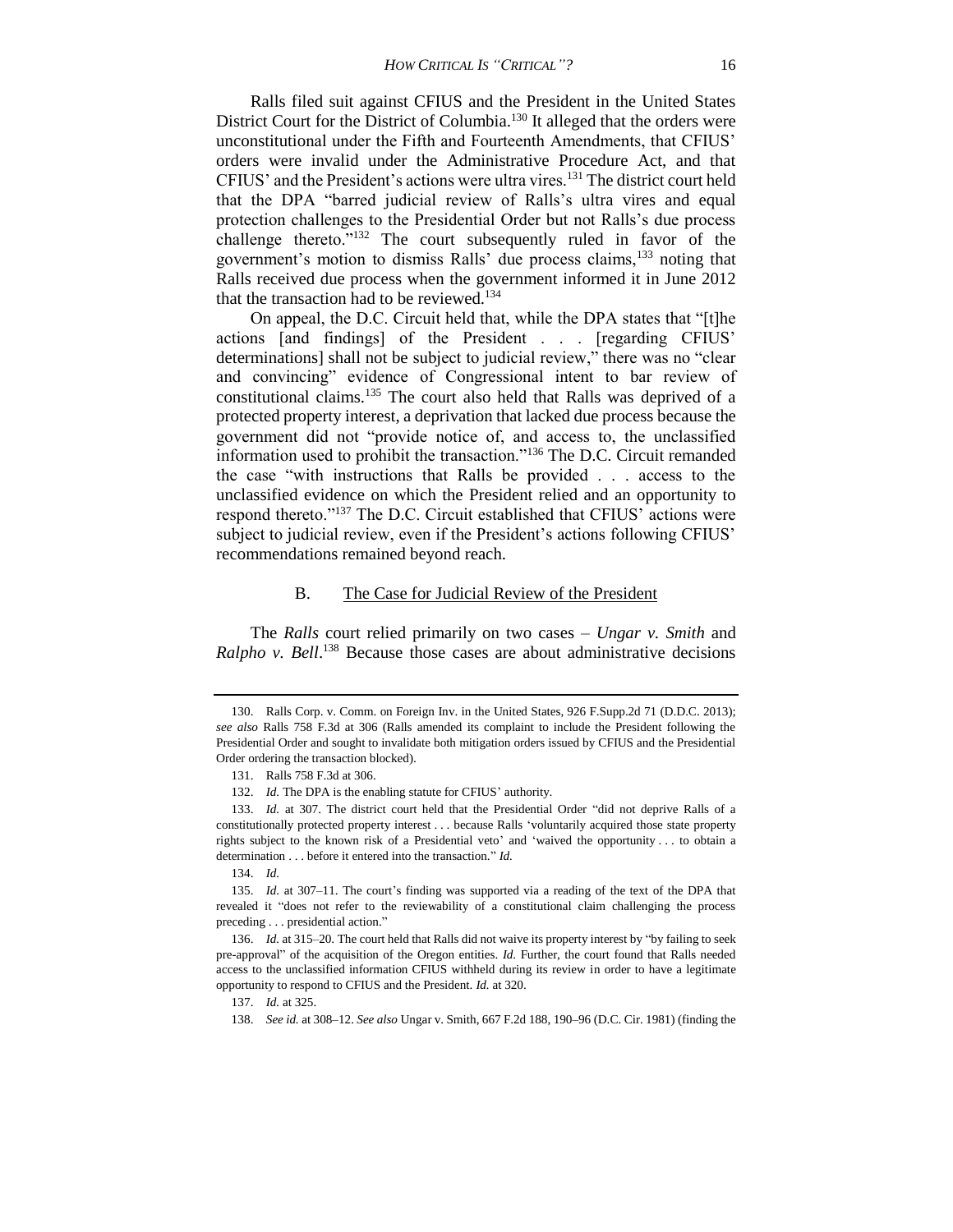made by agencies enacting statutes, they bear strong resemblance to the facts the D.C. Circuit was presented with in *Ralls* and serve well to inform the court's resolution of the case with respect to the process through which CFIUS issued its orders. As a means of evaluating the President's actions, in contrast, they provide little useful guidance. In fact, some observers make the case that reviews of constitutional claims in circumstances involving statutory bars against judicial review should not reach the Executive level at all and must focus only on agency action.<sup>139</sup> At the same time, the Constitution's Article II grants of power are ambiguous, and the debate continues as to whether the "take Care" clause merely authorizes the President to enact policies that Congress sets or if it grants the President an independent, substantive power of his own.<sup>140</sup> In light of the fact that the Administrative Procedure Act is not applicable to Presidential action,<sup>141</sup> an alternative method of judicial review is explored here as an appropriate means of reviewing the actions of the President once CFIUS has concluded its review process: nonstatutory review.<sup>142</sup>

The judicial role in the review of any Presidential action should, concededly, be narrow.<sup>143</sup> Nonstatutory review, a legal concept that has existed in American jurisprudence since the early days of the Republic,<sup>144</sup> preserves the basic principle that the courts not intrude into the realm of policymaking while maintaining their ability to provide constitutional oversight.<sup>145</sup> At its core, nonstatutory review – so named because judicial review occurs in spite of the absence of a statute providing for a judicial

court held that it could not review agency-determined facts where Congress forbade such review, but that it had jurisdiction over constitutional claims about the agency's procedural mechanisms for making those factual determinations); Ralpho v. Bell, 569 F.2d 607, 613, 621-22 (D.C. Cir. 1977) (holding that "a broadly worded statutory bar [does] not preclude . . . consideration of a procedural due process claim.").

<sup>139.</sup> *See*, e.g., Christopher M. Fitzpatrick, *Where* Ralls *Went Wrong: CFIUS, the Courts, and the Balance of Liberty and Security*, 101 CORNELL L. REV. 1087, 1101 (2015) (citing Webster v. Doe, 486 U.S. 592, 598–99 (1988) (seeking review of actions of the Central Intelligence Agency); Bowen v. Mich. Acad. of Family Physicians, 476 U.S. 667, 669 (1986) (seeking review of a Medicare regulation)).

<sup>140.</sup> Harold H. Bruff, *Judicial Review and the President's Statutory Powers*, 68 VA. L. REV. 1, 3 (1982).

<sup>141.</sup> Jonathan R. Siegel, *Suing the President: Nonstatutory Review Revisited*, COLUM. L. R. 1612, 1613 (1997) (citing Franklin v. Massachusetts, 505 U.S. 788, 800–01 (1992). The President is not an "agency" within the meaning of the APA. Although this Paper does not engage with the APA, it is worth noting that "[t]here is widespread agreement that nonstatutory review survived the APA's passage" and "nonstatutory review was specifically intended to be one of the 'applicable form[s] of legal action' that could be used under the APA itself. *Id.* at 1665. Additionally, the Court in *Dalton v. Specter*, 511 U.S. 468 (1994) (another case rejecting review of Presidential action under the APA decided two years after *Franklin*) noted that "[w]e may assume for the sake of argument that some claims that the President has violated a statutory mandate are judicially reviewable outside the framework of the APA." Dalton, 511 U.S. at 474.

<sup>142.</sup> This standard of review is reflective of the principle that "[c]ourts can police the executive implementation of statutes in a way that will assure the integrity and visibility of the Constitution's policymaking process as a whole." Bruff, *supra* note 140, at 7.

<sup>143.</sup> The courts must limit themselves to the important function of ensuring constitutional processes for lawmaking, and the execution of those policies, is followed. *See id.*

<sup>144.</sup> Siegel, *supra* note 141, at 1614.

<sup>145.</sup> Bruff, *supra* note 140, at 7 ("The Courts can police the executive implementation of statutes in a way that will assure the integrity and visibility of the Constitution's policymaking process as a whole.").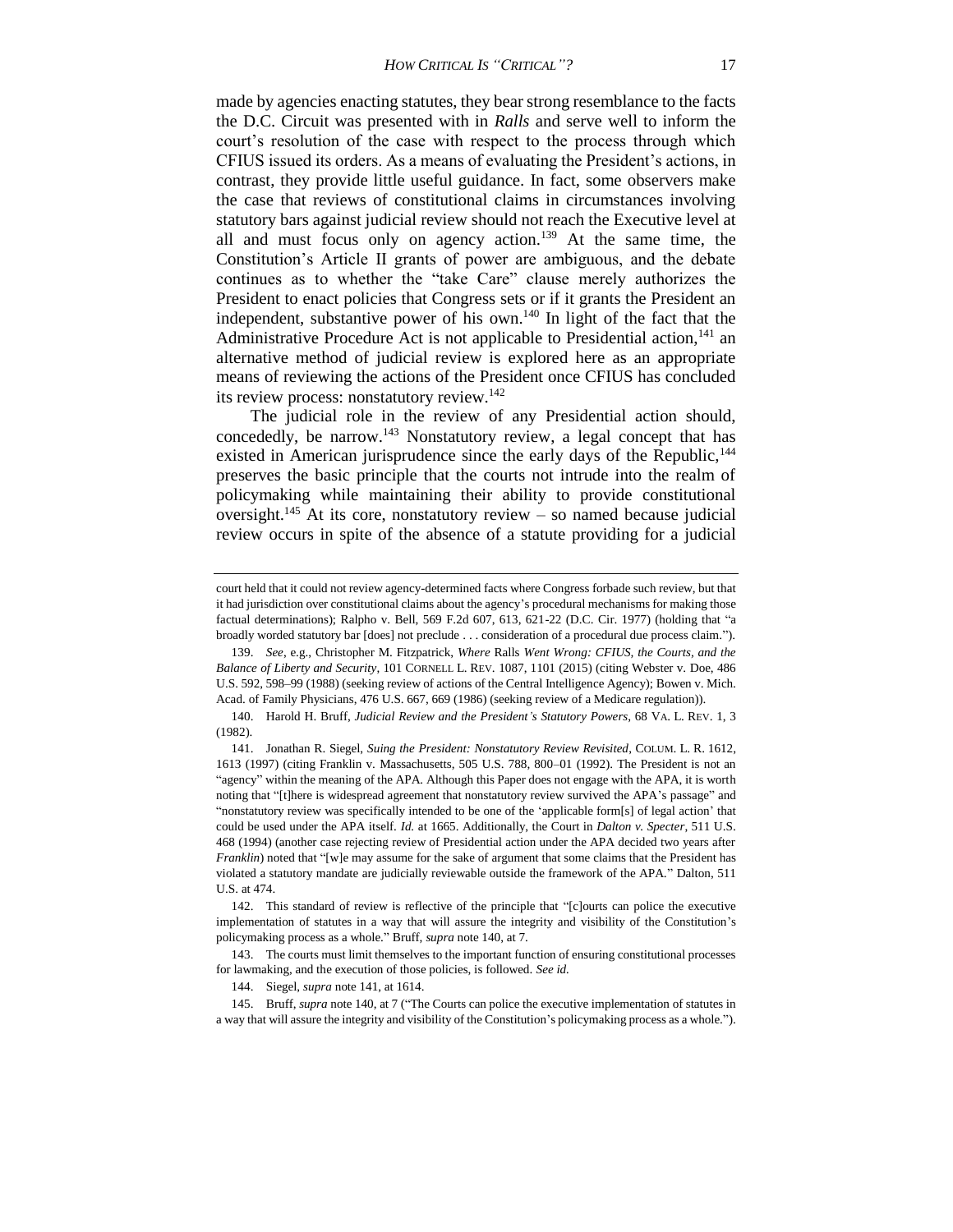remedy – avoids the United States' sovereign immunity by calling for the assumption, in essence a legal fiction, that a suit against a government official that alleges unlawful official behavior is a suit only against that individual and not against the government of the United States. It is especially well-suited for the kind of Presidential action that often comes before the courts, and was at issue in *Ralls*: the administration of statutory programs that have a domestic effect.<sup>146</sup>

Nonstatutory review was historically employed when a "plaintiff . . . aggrieved by government action" filed suit against the government official who took the allegedly wrongful action rather than the government.<sup>147</sup> Courts could then, upon a favorable finding for the plaintiff, provide relief by issuing judgment against the government official personally, because the government official is separate from the government and does not share in its sovereign immunity protections.<sup>148</sup> The framework for a modern, practical application of nonstatutory review was set forth by the Court in *Ex parte Young*.<sup>149</sup> There, the Court explained that a suit following the procedure set forth above is not a suit against the state. Reasoning that the state could not lawfully order an officer to violate the Constitution, the officer is not officially acting on behalf of the state.<sup>150</sup> The unconstitutional nature of the officer's action thus renders him "stripped of his official or representative character" and he is "subjected in his person to the consequences of his individual conduct,"<sup>151</sup> unprotected by a defense of sovereign immunity.

Nonstatutory review of a low-ranking government official appears less intrusive than reviewing Presidential action, but nothing suggests the nonstatutory review formula cannot equally apply to the President. The basic principle underlying this position is simple: the President itself is not the sovereign and is in form and function, as are all other government officers, only an agent of the true sovereign – the American people. Indeed, the essential notion of fairness that undergirds the constitutional system depends on a legal framework where "[n]o man in this country is so high that he is above the law. No officer of the law may set that law at defiance with impunity. All the officers of the government, from the highest to the lowest, are creatures of the law, and are bound to obey it."<sup>152</sup> In order for this bold claim to carry substance, it need apply to the highest of high government officers.

<sup>146.</sup> Siegel, *supra* note 141, at 1614 ("Courts themselves, in the absence of statutory direction, created nonstatutory review for the specific purpose of assuring . . . remedies [against unlawful government action].").

<sup>147.</sup> Siegel, *supra* note 141, at 1624.

<sup>148.</sup> *Id.*

<sup>149.</sup> 209 U.S. 123 (1908). Edward T. Young, the Attorney General of Minnesota, was named as a defendant in a suit brought by shareholders of The Northern Pacific Railway against the railroads to prevent them from complying with a Minnesota law limiting prices that railroads could charge for tickets. Young claimed his actions to enforce the law were subject to sovereign immunity and the court lacked jurisdiction under the Eleventh Amendment.

<sup>150.</sup> *Id.* at 159.

<sup>151.</sup> *Id.* at 160.

<sup>152.</sup> United States v. Lee, 106 U.S. 196, 220 (1882).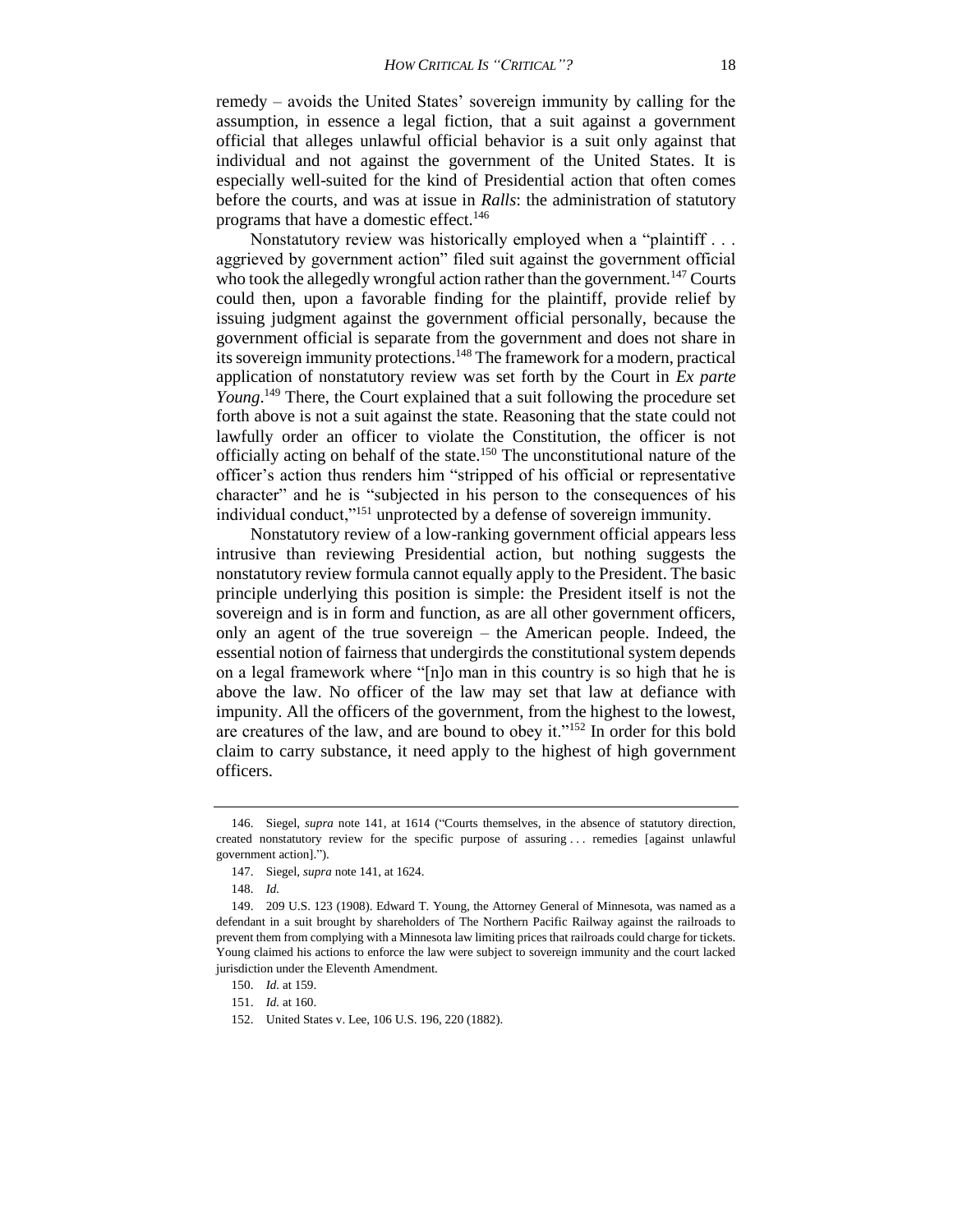Moreover, nonstatutory review is not a relic of Eighteenth Century jurisprudence – it formed the basis of *Youngstown Sheet & Tube Co. v. Sawyer*. <sup>153</sup> The steel companies brought a nonstatutory suit against the Secretary of Commerce personally for carrying into effect President Truman's seizure order.<sup>154</sup> Citing *Lee*,<sup>155</sup> the district court enjoined the seizure, and by extension the President's action, notwithstanding the government's argument that courts were "without power to negate executive action of the President . . . by enjoining [him]."<sup>156</sup> The court noted that the Supreme Court "[has] held on many occasions that officers of the Executive Branch . . . may be enjoined when their conduct is unauthorized by statute, exceeds the scope of constitutional authority, or is pursuant to unconstitutional enactment."<sup>157</sup> Other cases have similarly reviewed Presidential action on a nonstatutory basis. In *Dames & Moore v. Regan*, 158 the Court upheld President Carter's Executive Order ending the Iranian hostage crisis in a nonstatutory suit brought against the Secretary of the Treasury.<sup>159</sup> And, as Chief Justice Marshall wrote, if only the Court had jurisdiction in *Marbury v. Madison*, <sup>160</sup> it could have provided relief to Marbury, even if that relief entailed the Court issuing an order to an Executive official,  $^{161}$  at base a nonstatutory remedy.  $^{162}$ 

*Youngstown*, *Dames v. Moore*, and *Marbury* demonstrate that Presidential actions can be reviewed. *Youngstown* is particularly prescient, and bears the closest resemblance to *Ralls*, for clarifying that decisions made in the name of national security are not beyond the reach of the courts. *Ralls* presented the D.C. Circuit with a matter far less grave than what the Court grappled with in *Youngstown* – windfarms close to a bombing range pale in comparison to a possible steel shortage facing a nation conducting active military operations halfway around the world. Why, then, would the court in *Ralls*, and courts generally, hesitate to review the President?

<sup>153.</sup> 343 U.S. 579 (1952). *See also* Siegel, *supra* note 141, at 1636. Note that, while President Truman was not named as a defendant by the steel companies, and the case did not lead to an injunction directed at the President, the Court directly considered the validity of the President's order to the Secretary of Commerce.

<sup>154.</sup> Siegel, *supra* note 141, at 1636.

<sup>155.</sup> United States v. Lee, 106 U.S. 196 (1882).

<sup>156.</sup> Siegel, *supra* note 141, at 1636 (citing Defendant's Opposition to Plaintiffs' Motion for a Preliminary Injunction at P 3, Youngstown Sheet & Tube Co. v. Sawyer, 103 F. Supp. 569 (D.D.C. 1952) (No. 1635-52), reprinted in H.R. Doc. No. 82-534, pt. I, at 19 (1952).

<sup>157.</sup> Youngstown, 103 F. Supp. at 576.

<sup>158.</sup> 453 U.S. 654 (1981).

<sup>159.</sup> *See* Siegel, *supra* note 141, at 1676 n. 265. Also cited in this footnote is *Panama Refining Co. v. Ryan*, 293 U.S. 388 (1935) (validity of an order issued by President Franklin Roosevelt under the National Industrial Recovery Act reviewed in action against officials of the Department of the Interior).

<sup>160.</sup> 5 U.S. 137 (1803).

<sup>161.</sup> Siegel, *supra* note 141, at 1625–26. If the Court had jurisdiction in, relief would have come in form of a writ of mandamus compelling Secretary of State James Madison to deliver Marbury's commission.

<sup>162.</sup> *Id.* at 1625.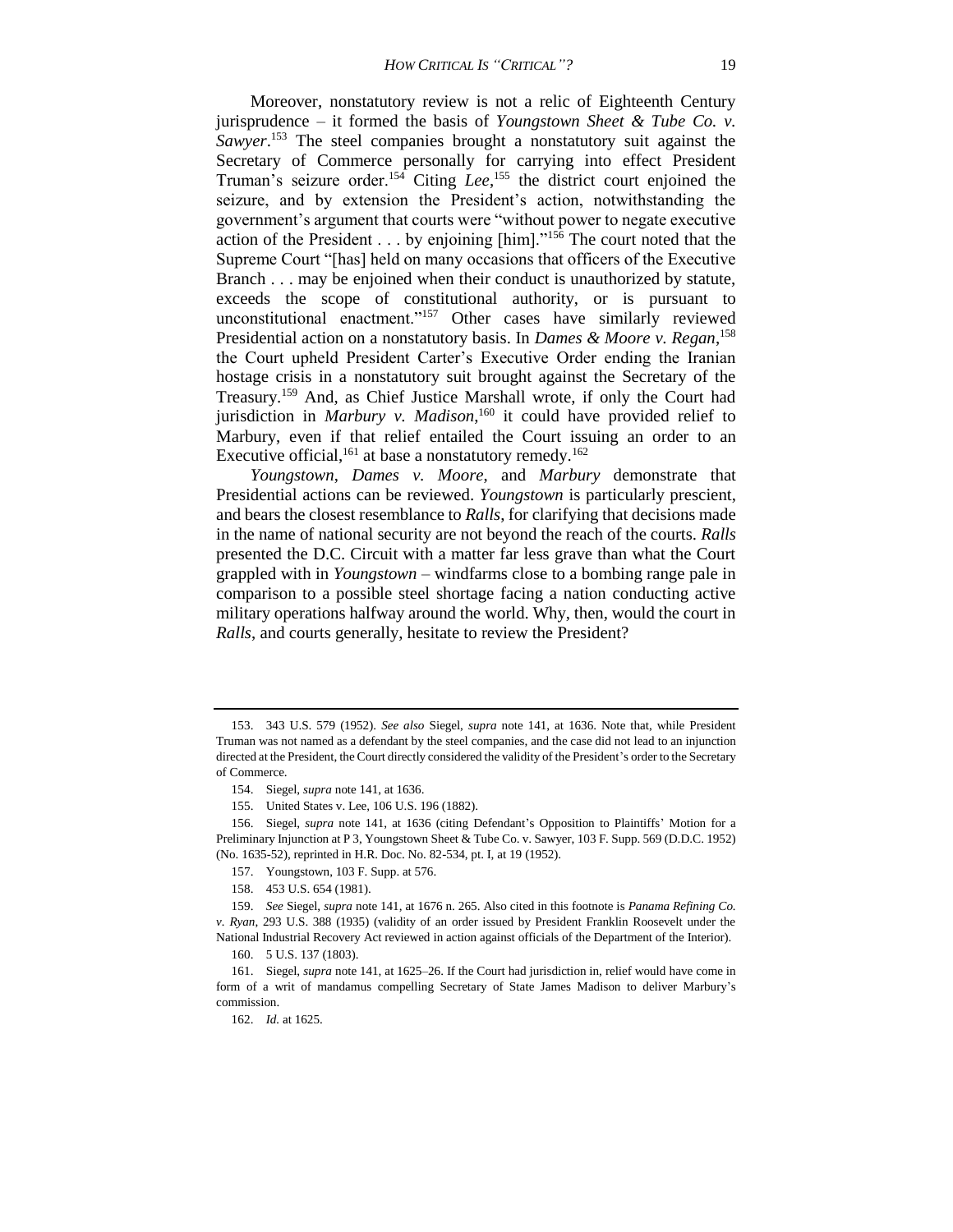#### C. Nonstatutory Review and the Separation of Powers

As Professor Siegel writes, courts "that would be entirely comfortable issuing injunctive relief in *Youngstown v. Sawyer* recoil from the thought that they might issue substantively identical relief in a case called Youngstown v. Truman<sup>"163</sup> because they forget the essential fiction that nonstatutory review relies on – suits against the President must be treated as if they are not really suits against the President.<sup>164</sup> A second obstacle is "that the premise that the President is truly the defendant seems to conjure up some notion that the suit violates the separation of powers, as though the judiciary, by issuing an injunction to the President, has exercised the [E]xecutive power."<sup>165</sup> In dispensing the first qualm, nonstatutory suits do not intrude on any special immunity the President may enjoy<sup>166</sup> and pose no risk of "distract[ing] him from his public duties,"<sup>167</sup> the prevention of such distractions being the purpose of an immunity shield. As with all nonstatutory suits, the government ultimately answers for the misconduct of its officials – the President would be defended by government lawyers and would suffer no personal liability, as would be appropriate given that the true defendant in nonstatutory suits is, in fact, the government.

With respect to the second, Justice Scalia noted in his *Franklin*  concurrence that "[r]eview of the legality of Presidential action can ordinarily be obtained in a suit seeking to enjoin the officers who attempt to enforce the President's directive."<sup>168</sup> Clearly, the hesitancy of courts to entertain action against the President is a matter not of "substance, but . . . of delicacy."<sup>169</sup> With respect to *Youngstown*, Professor Siegel observes that the Court's injunction against Secretary of Defense Sawyer to not seize the steel mills had the same subordinating effect on the Executive as would an order to President Truman enjoining him directly from seizing the mills.<sup>170</sup> The Court had no misgivings nullifying Executive action when a lower Executive officer was the target of the Court's injunction. It should follow that an identical injunction against the President itself would no more constitute the

<sup>163.</sup> *Id.* at 1673.

<sup>164.</sup> *See* Jennifer L. Long, Note, *How to Sue the President: A Proposal for Legislation Establishing the Extent of Presidential Immunity*, 30 VAL. U.L. REV. 283 (1995) (discussing arguments that the Constitution provides the President with temporary immunity from civil suit).

<sup>165.</sup> Siegel, *supra* note 141, at 1673.

<sup>166.</sup> *See generally* Akhil Reed Amar & Neal Kumar Katyal, *Executive Privileges and Immunities: The Nixon and Clinton Cases*, 108 HARV. L. REV. 701 (1995). The notion of a "distraction immunity" is distinct from the concept of sovereign immunity. Instead, it is founded on the belief that civil suits against the President pose a significant danger that the President could be distracted from his vital public duties by matters of purely private interest.

<sup>167.</sup> Siegel, *supra* note 141, at 1674.

<sup>168.</sup> See Franklin v. Massachusetts, 505 U.S. 788, 826 (1992) (Scalia, J., concurring in part and concurring in the judgment) (Justice Scalia went on to lament the apparent degradation of the separation of powers, writing "[i]t is a commentary upon the level to which judicial understanding—indeed, even judicial awareness—of the doctrine of separation of powers has fallen, that the District Court entered [an] order against the President without blinking an eye.").

<sup>169.</sup> Siegel, *supra* note 141, at 1676.

<sup>170.</sup> *Id.*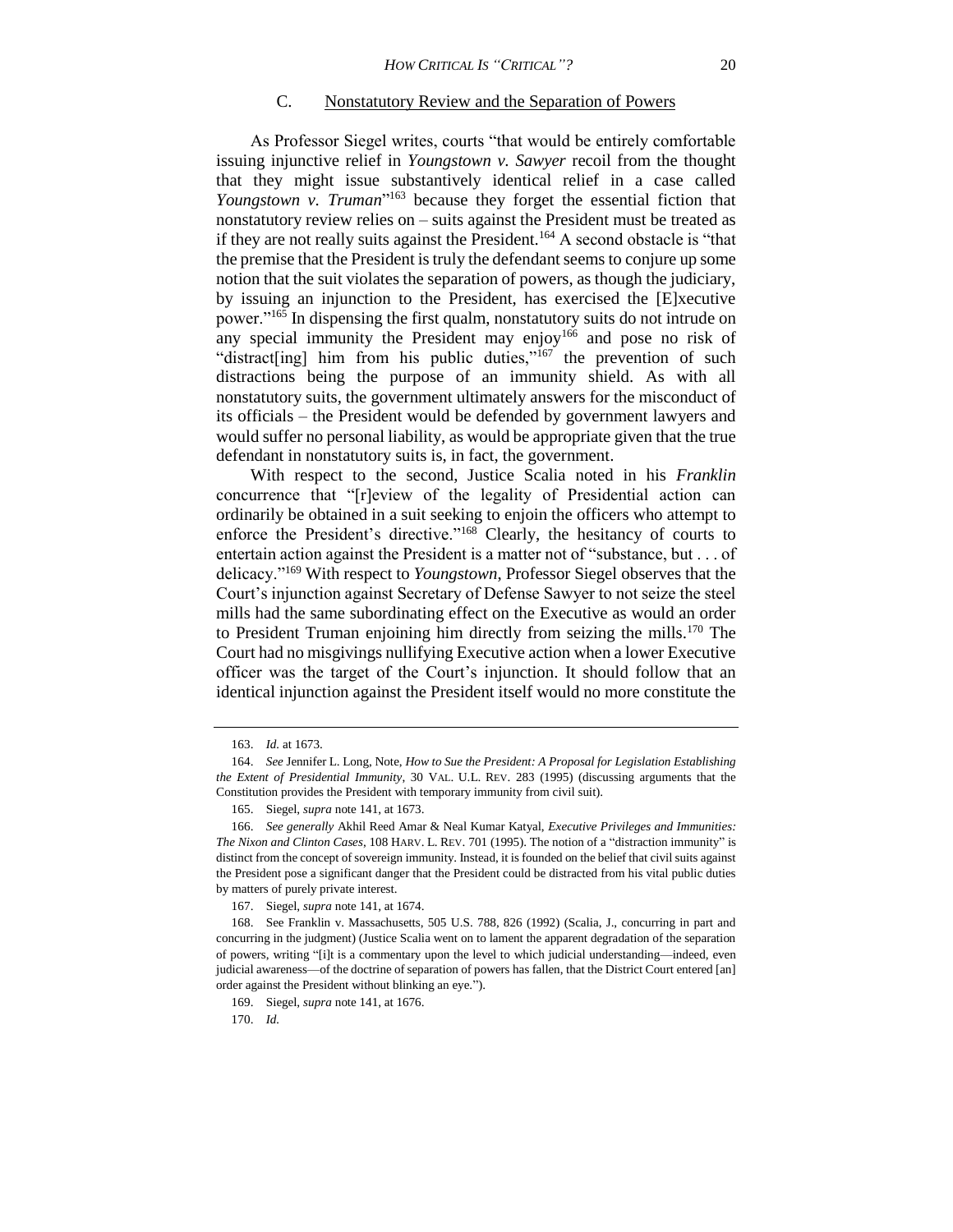judiciary taking Executive action than would the Court's ultimate resolution of *Youngstown*.

Courts need the ability to directly reach the President post-FIRRMA, where ambiguous treatment of important definitional elements invites the Executive to test the limits to which CFIUS can be deployed in response to largely political rather than bone fide national security threats.<sup>171</sup> While the President's ultimate authority to define the parameters of the nation's foreign policy is undisputed, $172$  political quibbles cannot justify the rescission of rights individuals and entities are properly entitled to, especially when CFIUS jurisdiction over them is suspect. While it is thought that "the success of the separation of powers depends on each branch avoiding a test of the utmost limits of its power, $\frac{173}{3}$  the judiciary cannot retreat from pushing the limits of its review power the same way the political branches can, for "[i]f a court sends a plaintiff away without remedy out of courtesy to the other branches of government, it may be withholding an action to which the plaintiff has a right."<sup>174</sup> In reviewing the President's actions through CFIUS, courts cannot merely ask the President to reveal the legal basis for his decision,<sup>175</sup> as the President would simply cite FIRRMA's problematic expansions of authority. Instead, it must be recognized that judicial review is neither subordinated by nor a threat to the separation of powers doctrine,  $176$ nor should the doctrine be considered a blanket bar in cases where the President is a named defendant.<sup>177</sup> And arguments justifying the immunity of the President from review on the grounds of delicacy or to preserve a symbolic impression that the Executive, not the judiciary, is in charge are insufficient on their own. As demonstrated in Part IV, that line of reasoning can bring considerable harm. Nonstatutory review of the President is proper as a legitimate exercise of judicial power and as a needed check on an expanded CFIUS.

In sum, a nonstatutory suit against the President is simply a mechanism that compels the government to obey the law. The President's role as a defendant should be of no special significance if the maxim that "[n]o man in this country is so high that he is above the  $law''^{178}$  is to mean anything. Presidential action cannot be afforded special treatment merely because it is

<sup>171.</sup> *See infra* Part IV.

<sup>172.</sup> The Court famously noted that the President holds "very delicate, plenary and exclusive power . . . as the sole organ of the federal government in the field of international relations." United States v. Curtiss-Wright Export Corp., 299 U.S. 304, 320 (1936).

<sup>173.</sup> Siegel, *supra* note 141, at 1696.

<sup>174.</sup> *Id.* at 1697. *See also id.* n. 356 (noting that, despite the risks posed by abrogation of the full scope of the judiciary's powers, courts have developed many techniques for avoiding decisions of troublesome questions).

<sup>175.</sup> Bruff, *supra* note 140, at 8.

<sup>176.</sup> Joel A. Smith, *Separation of Powers Redux – Receded Scope of Judicial Review*, 44-JUN. M.D.B.J. 18, 20 (2011).

<sup>177.</sup> *See* Siegel, *supra* note 141, at 1698. Clashes between the judiciary and the Executive may arise in numerous circumstances, and to permit the courts to dispense with meritorious cases out of deference to Executive judgment would be an untenable subjugation of the judicial branch.

<sup>178.</sup> United States v. Lee, 106 U.S. 196, 220 (1882).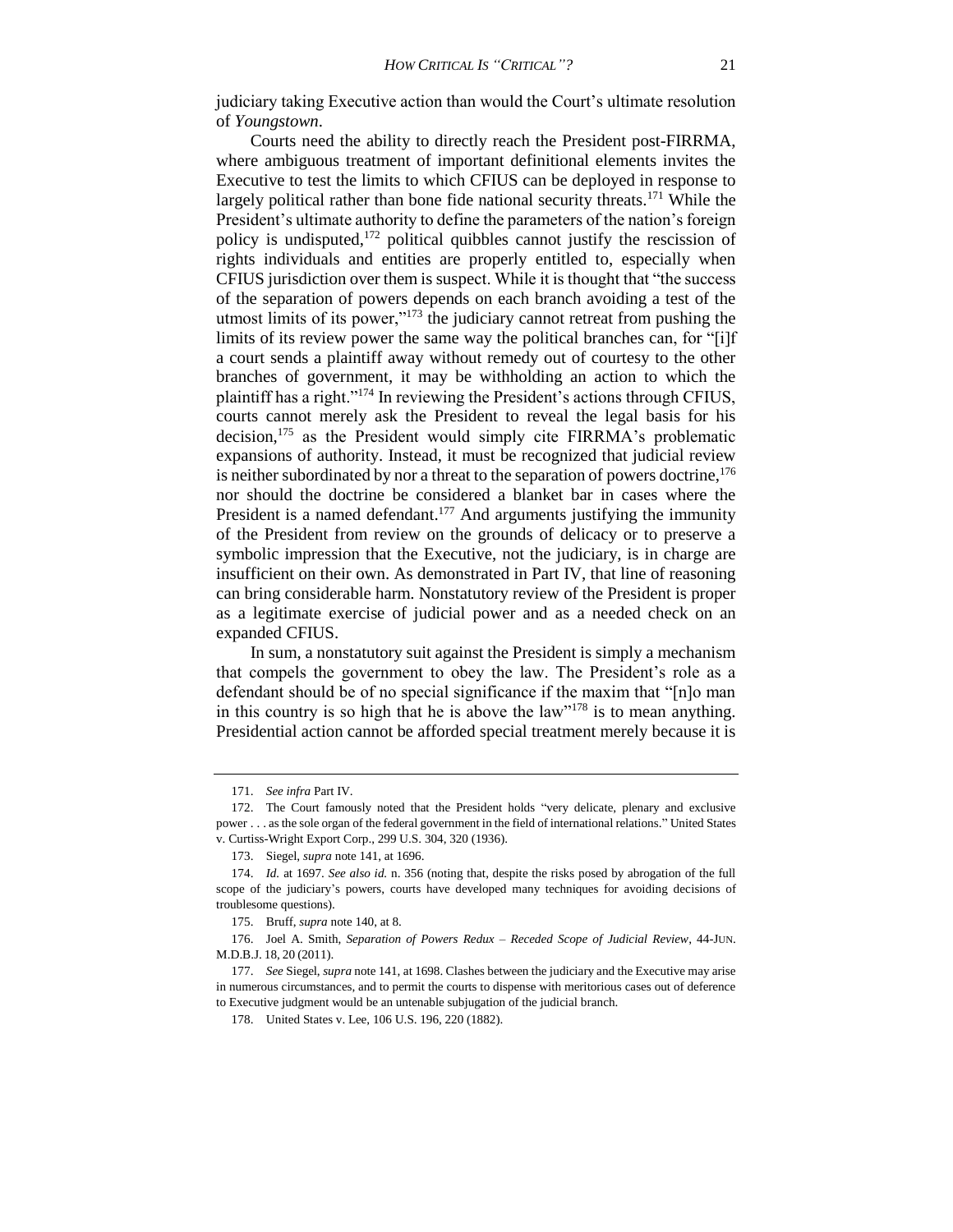the President who is acting, especially if that action would interfere with the fulfillment of the remedial imperative. The court in *Ralls* applied this principle insofar as it evaluated the actions of CFIUS, $179$  but extending its holding to the President itself is a needed, and appropriate step. Following the adoption of FIRRMA, robust judicial review of Presidential action is vital to ensure CFIUS' broad national security prerogative is not subject to politically motivated abuse.

## **PART IV. BIOPHARMACEUTICALS, CHINA, AND A NEW FRONTIER FOR A POLITICIZED CFIUS**

Unfortunately, CFIUS already appears engaged in politically motivated reviews of transactions that do not clearly implicate national security. The United States is the world's largest market for biopharmaceutical and biotechnology research and development (together "Biopharma and Biotech"), an industry that accounts for more than \$1.3 trillion in economic output and, directly and indirectly, supports nearly 4.7 million domestic jobs.<sup>180</sup> The industry's key strengths have long been a permissive government regime of minimal market barriers, robust intellectual property protections, and a vast network of academic research institutions.<sup>181</sup> Historically, foreign capital was welcomed as a means of economic risk spreading, given the notoriously difficult process of developing and bringing to market new therapies.<sup>182</sup> 2018 saw FDI-backed Biopharma and Biotech deals raise close to \$10 billion in research funding,<sup>183</sup> a sizeable portion of which originated from Chinese investors who often took minority stakes in joint ventures.<sup>184</sup> And prior to FIRRMA, Biopharma and Biotech companies had little to fear in the way of CFIUS interference – research and development of therapeutics and diagnostics for diseases was of minimal concern to the national security establishment.<sup>185</sup>

In a post-FIRRMA world, there is little assurance that CFIUS' hands-

<sup>179.</sup> *See generally* Ralls Corp. v. Comm. on Foreign Inv. in the United States, 758 F.3d 296 (D.C. Cir. 2014).

<sup>180.</sup> *Biopharmaceutical Spotlight: The Biopharmaceutical Industry in the United States*, SelectUSA (https://www.selectusa.gov/pharmaceutical-and-biotech-industries-united-states).

<sup>181.</sup> *Id.*

<sup>182.</sup> Steve Dickman, *U.S. Crackdown on Foreign Biotech Investment Makes Us Poorer, not Safer*, FORBES, (MAY 24, 2019, 7:21 AM), https://www.forbes.com/sites/stevedickman/2019/05/24/uscrackdown-on-foreign-biotech-investment-makes-us-poorer-not-safer/#43c4707d5581.

<sup>183.</sup> *U.S. Biotech Sees Surge of Asian Investment*, REUTERS (Sept. 4, 2018, https://fingfx.thomsonreuters.com/gfx/rngs/BIOTECH-CHINA-INVESTMENT/0100806Y0EC/index.html).

<sup>184.</sup> *Id*. *See also* Miyu Ono & Hannah Cabot, *The Disappearance of Chinese Capital in U.S. Biotechnology*, Back Bay Life Science Advisors (Sept. 5, 2019, https://www.bblsa.com/industryinsights/2020/1/7/the-disappearance-of-chinese-capital-in-us-biotechnology) (noting that Chinese FDI increased from \$519 million in 2016 across 41 deals to \$1.5 billion in 2017 for forty-five transactions, mostly in the form of minority acquisitions and startup financing).

<sup>185.</sup> David J. Levine & Raymond Paretzky, *Foreign Investments in U.S. now Covered by CFIUS*, Volume X No. 301 NAT'L L. REV. (May 21, 2019, https://www.natlawreview.com/article/foreigninvestments-us-biotech-now-covered-cfius).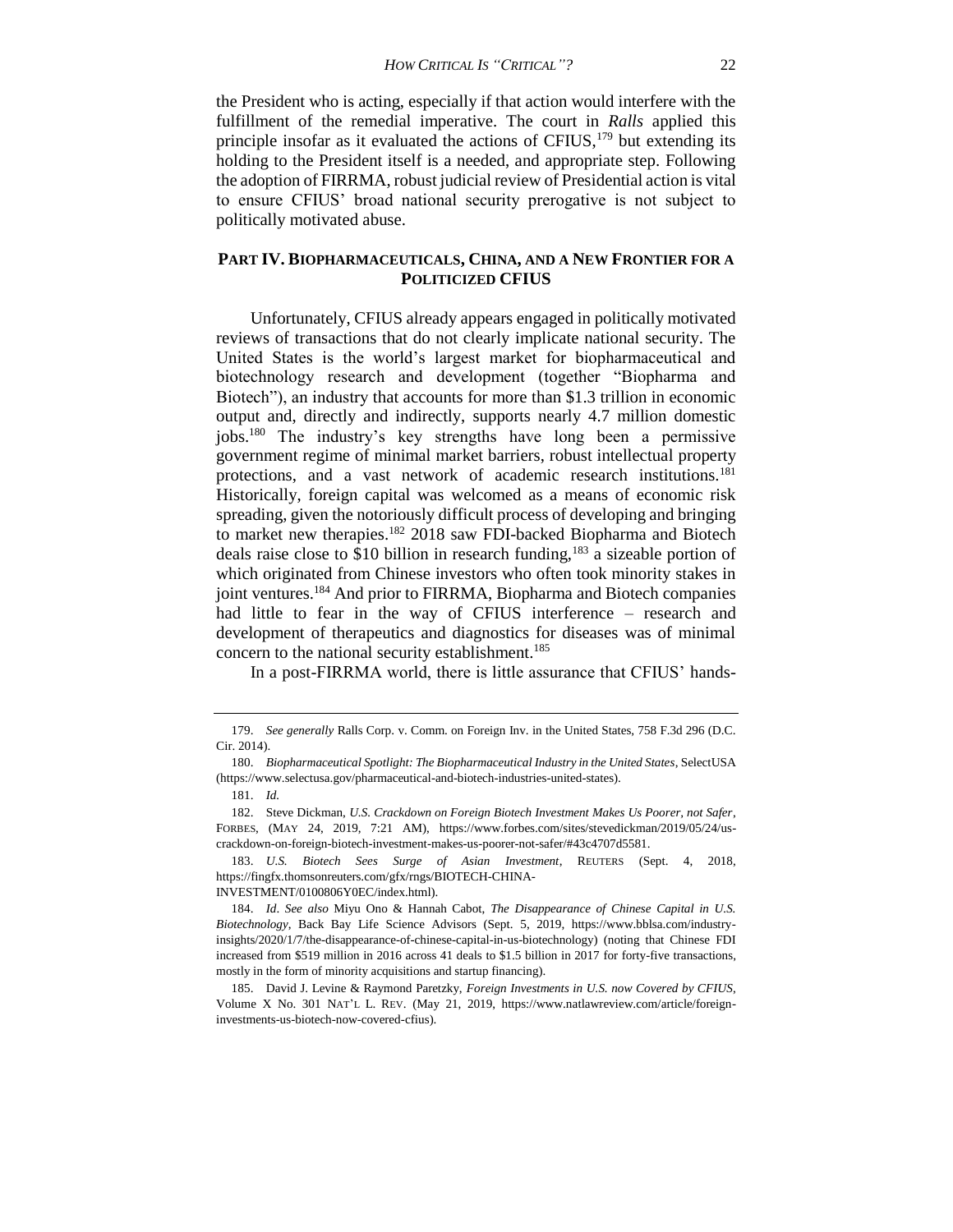off approach to FDI in Biopharma and Biotech will persist. Two years after FIRRMA's adoption, there are strong indicators of a broad policy shift that stands to fundamentally alter the industry. "Research and Development in Biotechnology" is listed as one of the twenty seven "critical sectors" identified by the Treasury where even minority foreign investments may trigger CFIUS intervention.<sup>186</sup> In 2018, Biotechnology Innovation Organization ("BIO"), a leading industry trade association that represents over 1,000 biotechnology companies, research institutions, and other related organizations in the United States,  $187$  wrote an open letter to the Treasury following the passage of FIRRMA, expressing concerns about the lack of clarity surrounding the "emerging" and "foundational" technologies that are the ostensible focus of CFIUS' protection efforts under FIRRMA.<sup>188</sup> BIO further warned of a chilling effect on investments in critical technologies<sup>189</sup> – critical not in the national security sense, but rather with respect to their necessity for drug and therapy development.

The following year, a BIO vice president remarked that "[FIRRMA is] starting to slow things down, and . . . a couple of investments [did] not go through because one of the key components of a deal was this outside, foreign investment."<sup>190</sup> The additional uncertainty and legal and consulting costs that are attendant with a CFIUS review have given foreign investors pause, leading to reductions of up to twenty percent<sup>191</sup> of FDI in Biopharma and Biotech deals and a shift of both money and research to Europe and other jurisdictions with less restrictive, and consequently more attractive, investment policies.<sup>192</sup> Adding to the flight risk is FIRRMA's retroactive review component, which empowers CFIUS to revisit an approved transaction and overturn it if subsequent developments or additional foreign investment imperil national security, in the Committee's eyes.<sup>193</sup> Submitting to a CFIUS, and thus a national security, review is a new concept for many Biopharma and Biotech companies, but one that will become increasingly familiar for either or both of two reasons: the expansive, ill-defined concepts

<sup>186.</sup> Jackson 2020, *supra* note 19, at 16.

<sup>187.</sup> Tom DiLenge, President, Advocacy, Law & Public Policy Biotechnology Innovation Organization, *Open Letter to Thomas Freddo, Deputy Assistant Secretary for Investment Security, U.S. Department of the Treasury*, 1 (Nov. 9, 2018, https://www.bio.org/sites/default/files/legacy/bioorg/docs/Final%20BIO%20Comment%20Letter%20o n%20CFIUS%20Pilot%20-%2011.9.2018.pdf).

<sup>188.</sup> *Id.* at 3.

<sup>189.</sup> *Id.*

<sup>190.</sup> Dan Stanton, *Biotech VC Down 20% in US as Policies Drive Away Foreign Investors, BIO Says*, XCONOMY (Nov. 29, 2019, https://xconomy.com/national/2019/11/29/biotech-vc-down-20-in-usas-policies-drive-away-foreign-investors-bio/).

<sup>191.</sup> *Id.*

<sup>192.</sup> *Id.*

<sup>193.</sup> Jonathan Gafni et al., *Foreign Investment in the U.S.: Five Things You Need to Know About the Draft FIRRMA Regulations*, LINKLATERS (Oct. 2019, https://www.linklaters.com/enus/insights/blogs/linkingcompetition/2019/october/foreign-investment-in-the-us-five-things-you-needto-know-about-the-draft-firrma-regulations) (noting that CFIUS may initiate a retroactive review of subject transactions within the past three years to confirm that the foreign investor still qualifies for the exception). *See also* Incremental Acquisitions, 31 C.F.R. § 800.305 (2020).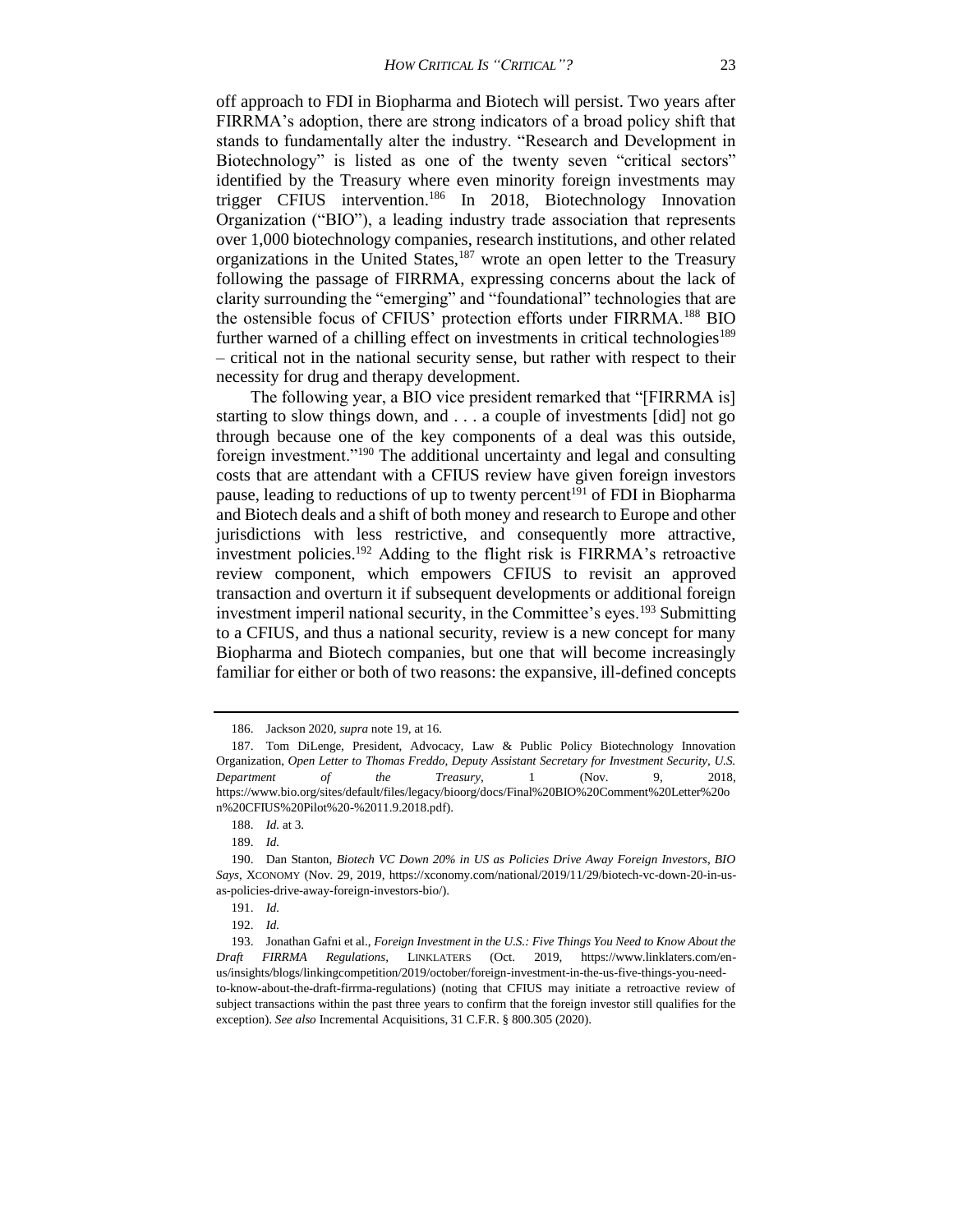of "critical technologies" and "emerging and foundational technologies" baked into FIRRMA<sup>194</sup> and the increasing Chinese investment in American Biopharma and Biotech firms.

In its regulations implementing FIRRMA, the Treasury notes that it "does not independently define emerging and foundational technologies. Rather, it incorporates by cross-reference the emerging and foundational technologies that the Department of Commerce identifies pursuant to a separate rulemaking" process.<sup>195</sup> The Department of Commerce's previous interpretation of "critical technologies" was limited to only those "chemicals, biological agents, or other sensitive materials that are highly controlled under the Export Administration Regulations . . . , the Select Agent Program, or the International Traffic in Arms Regulations . . . . .<sup>196</sup> However, in conjunction with FIRRMA, the Department of Commerce set forth rules for determining what, exactly, constitutes "emerging and foundational technologies."<sup>197</sup> A baldly circular process, the determination of such technologies is left not to an objective set of criteria but instead the judgment of the President and an "interagency process" that will identify "emerging and foundational technologies that . . . are essential to the national security of the United States."<sup>198</sup> As a result, and in keeping with other murky legislative definitions of important concepts, Biopharma and Biotech companies are left with little meaningful ability to anticipate whether products under development or in planning stages are "emerging or foundational technologies" so "essential to the national security of the United States" that accepting FDI in connection with their production will invite a knock on the door from CFIUS.

#### A. CFIUS' China Problem

The potential for confusion is illustrated by CFIUS' notice in May 2020 to Ekso Bionics Holdings, Inc. requiring the termination of a joint venture with Zhejiang Youchuang Venture Capital Investment Co., Ltd. to develop a robotic exoskeleton for use in rehabilitating stroke and spinal cord injury patients.<sup>199</sup> The joint venture proposed to build a manufacturing and service center in China that would incorporate Ekso's technology into robotic components for the Chinese and larger Asian market.<sup>200</sup> From the limited

<sup>194.</sup> FIRRMA, *supra* note 2, § 1703.

<sup>195.</sup> Critical Technologies, 31 C.F.R. § 800.215 (2020).

<sup>196.</sup> Laura Fraedrich et al., *Facing FIRRMA: CFIUS Review of the Biotechnology and Life Sciences Sector*, JONES DAY (Oct. 2019, https://www.jonesday.com/en/insights/2019/10/facing-firrma-cfiusreview?utm\_source=Mondaq&utm\_medium=syndication&utm\_campaign=LinkedIn-integration).

<sup>197.</sup> John S. McCain National Defense Authorization Act for Fiscal Year 2019, Title XVII, Sec. 1758 et seq., Pub. L. No. 115-32, 132 Stat. 2208 (2018).

<sup>198.</sup> *Id.* Sec. 1758(a)(1)(A).

<sup>199.</sup> Press Release, *Ekso Bionics Announces CFIUS Determination Regarding China Joint Venture*, EKSO BIONICS HOLDINGS (May 20, 2020, https://www.globenewswire.com/newsrelease/2020/05/20/2036681/0/en/Ekso-Bionics-Announces-CFIUS-Determination-Regarding-China-Joint-Venture.html).

<sup>200.</sup> Paul Marquardt et al., *CFIUS Blocks Joint Venture Outside the United States, Releases 2018-*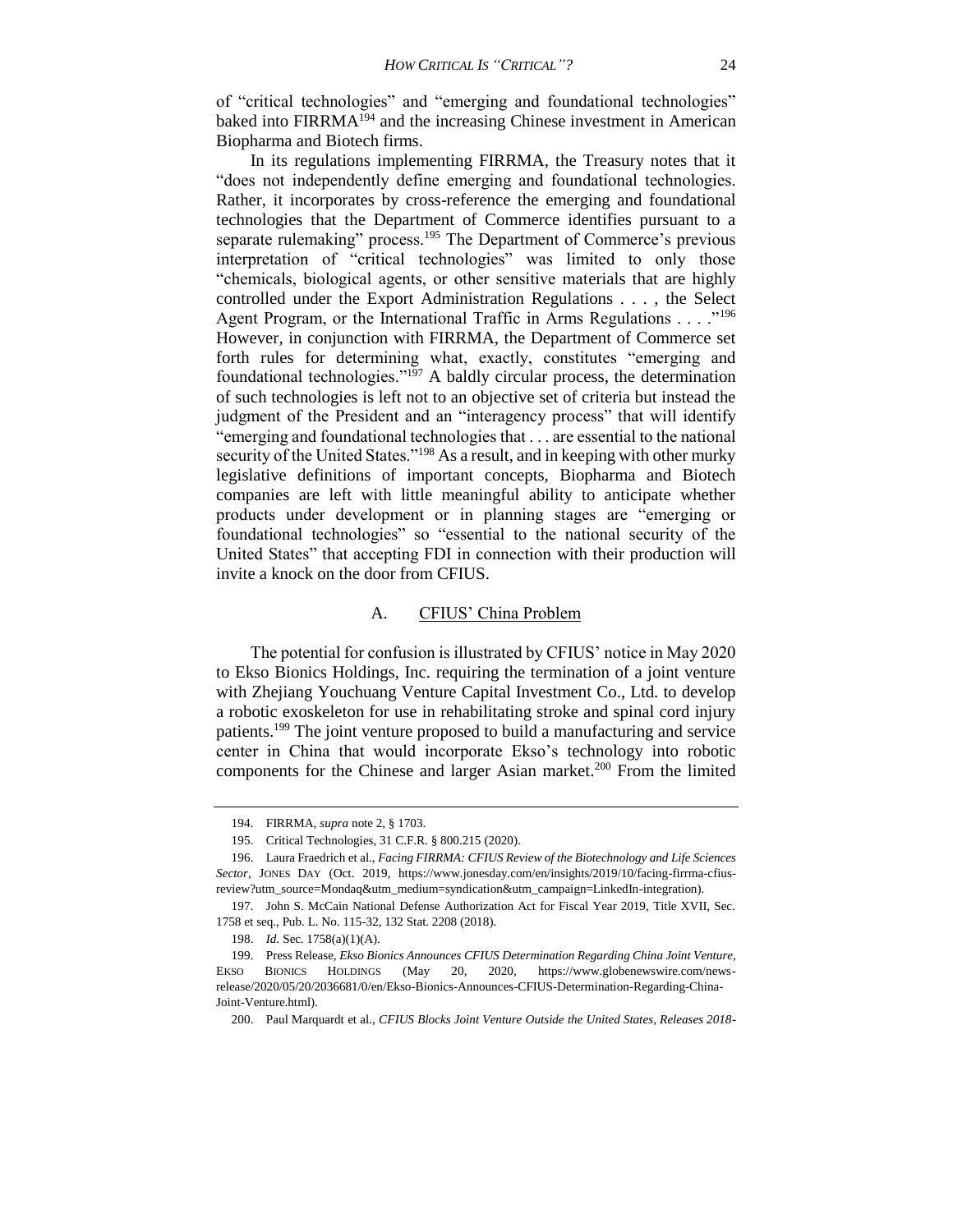available information, it appears the Chinese partner would have simply licensed Ekso's technology and would have gained no ownership of assets within the United States, seemingly exempting it from CFIUS' jurisdiction.<sup>201</sup> The Committee, however, thought differently and considered the exoskeleton's robotic technology a "critical technology" within the meaning of FIRRMA.<sup>202</sup> Crucially, this illustrates two points. First, the transferability of important technologies is subject to limitation.<sup>203</sup> The Biopharma and Biotech industry depends on unencumbered information sharing to speed and improve the development of often life-saving technologies, a necessity that CFIUS heretofore felt uncompelled to interfere with. Second, CFIUS now appears to construe "control" liberally, such that a minority foreign investor with no rights over any domestic United States property or technology, is considered to exert sufficient control over the domestic United States entity to warrant CFIUS intervention.<sup>204</sup>

The problem of increased CFIUS scrutiny facing Biopharma and Biotech is compounded by the fact that Chinese FDI constitutes the largest individual pool of foreign capital invested in American firms.<sup>205</sup> Contributions by Chinese firms to American Biopharma and Biotech between 2016 and 2017 grew 187%, outpacing the increase in Chinese investment in American industry across all sectors.<sup>206</sup> The symbiotic nature of the relationship between American FDI recipients and Chinese investors is apparent: the funding enables American companies to pursue novel drug research and development or revive work on experimental drugs and devices previously deprioritized for financial reasons, while Chinese investors are able to import valuable scientific expertise into China to fuel that country's burgeoning domestic biotechnology industry.<sup>207</sup> Additional, but no less consequential, benefits of Chinese FDI to American recipients are access to the world's largest consumer market, one that has long been difficult to penetrate, and closer relationships with Chinese academics, researchers, and

*<sup>2019</sup> Data, and Goes Electronic*, CLEARY GOTTLIEB (June 3, 2020, https://www.clearymawatch.com/2020/06/cfius-blocks-joint-venture-outside-the-united-states-releases-2018-2019-data-and-goes-electronic/).

<sup>201.</sup> *Id.*

<sup>202.</sup> It is worth noting that Ekso previously collaborated on projects for the Defense Advanced Research Projects Agency focused on industrial and military applications for exoskeletons similar to those to be licensed in the scuttled joint venture. *Id.*

<sup>203.</sup> While outbound technology licensing does not automatically fall under CFIUS' jurisdiction, the technology involved in such outbound licensing may itself be subject to United States export control requirements. *See* Levine & Paretzky, *supra* note 185.

<sup>204.</sup> *See* Transactions that are not Covered Control Transactions, 31 C.F.R. § 800.302(b) (2020). Ordinarily, an acquisition of less than ten percent of a United States entity in which no additional governance rights over the United States entity are conveyed is not an acquisition of "control" for CFIUS purposes.

<sup>205.</sup> *See* Ono & Cabot, *supra* note 184.

<sup>206.</sup> *Id.* In the same period, Chinese investment in American industry across all sectors grew by 161%.

<sup>207.</sup> *See id.* To illustrate the urgency felt in China to establish a thriving domestic biopharmaceutical research and production market, China has the world's largest population of diabetics (over 100 million), and the country's cancer rate is expected to increase ninety-five percent by 2035. *Id.*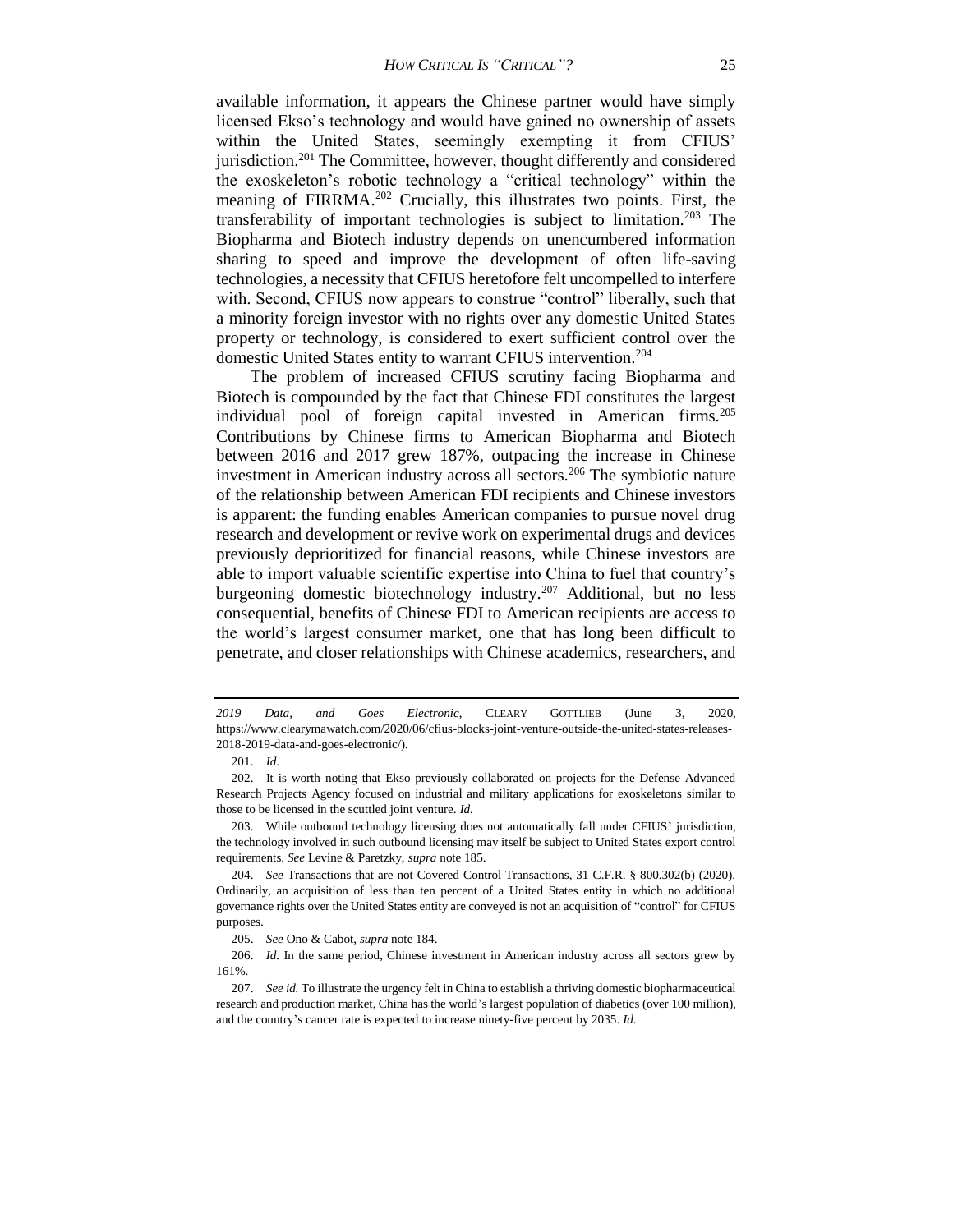scientists that can speed development of important technologies.<sup>208</sup>

FIRRMA, and the Trump Administration's general animosity toward China, has changed this.<sup>209</sup> From its high-water mark in 2017, Chinese FDI in American Biopharma and Biotech fell ninety percent between 2017 and June 2018.<sup>210</sup> In 2019, CFIUS forced PatientsLikeMe, a Massachusettsbased health care firm which sold a majority stake to China's iCarbonX to gain access to the Chinese company's artificial intelligence, to unwind the transaction, $2^{11}$  citing concerns that patient data may become available to the Chinese company. And of 231 filings submitted to CFIUS under FIRRMA in 2019,  $212$  only one transaction was blocked – the acquisition of StayNTouch, Inc., a Delaware company, by a Chinese firm.<sup>213</sup> FIRRMA's preservation of murkily-defined national security and critical infrastructure concepts and broad extension of CFIUS' authority has placed new pressure on foreign, particularly Chinese, investors, reduced international research and development collaboration, and produced financial shortfalls for American firms.<sup>214</sup> Further, the onset of COVID-19 will only hasten the Committee's pivot toward Chinese investment. There is concern that the pandemic, which precipitated an unprecedented economic decline,<sup>215</sup> will lead to "fire sales" of United States firms experiencing steep declines in share prices, enabling Chinese actors to acquire stakes in distressed biotech firms and compromise national security interests.<sup>216</sup>

<sup>208.</sup> *See id.*

<sup>209.</sup> There are innumerable sources examining and discussing the Trump Administration's posture toward China. *See, e.g., Put the American People First, not China*, THE WHITE HOUSE (October 30, 2020, https://www.whitehouse.gov/articles/put-the-american-people-first-not-china/).

<sup>210.</sup> Thilo Hanemann, *Arrested Development: Chinese FDI in the US in 1H 2018*, Figure 1, RHODIUM GROUP (Jun. 19, 2018, https://rhg.com/research/arrested-development-chinese-fdi-in-the-usin-1h-2018/).

<sup>211.</sup> Christina Farr & Ari Levy, *The Trump Administration is Forcing this Health Start-Up that took Chinese Money into a Fire Sale*, CNBC (Apr. 4, 2019, https://www.cnbc.com/2019/04/04/cfius-forcespatientslikeme-into-fire-sale-booting-chinese-investor.html).

<sup>212.</sup> Comm. on Foreign Inv. in the United States, *Annual Report to Congress*, 3 (2019, https://home.treasury.gov/system/files/206/CFIUS-Public-Annual-Report-CY-2019.pdf).

<sup>213.</sup> *Id.*

<sup>214.</sup> As one example, Momenta Pharmaceuticals in Cambridge, Massachusetts, announced plans to lay off half its work force after CFIUS scrutiny of a planned spinoff of part of its business to a syndicate of Chinese investors caused a partial shutdown of the company. *See* Dickman, *supra* note 182. *See also* Andrew Dunn, Momenta to Halve Workforce with 110 Job Cuts, Including Co-founder and CFO, BIOPHARMADIVE (Oct. 8, 2018, https://www.biopharmadive.com/news/momenta-to-halve-workforcewith-110-job-cuts-including-co-founder-and-cfo/538657/).

<sup>215.</sup> The S&P 500 index reported losses in March 2020 of thirty-two percent. The comparable loss of value during the 2009 financial crisis required a full year. Craig Lazzara, *Coronaviral Corrections*, S&P GLOBAL (Mar. 26, 2020, https://www.spglobal.com/en/research-insights/articles/coronaviralcorrelations).

<sup>216.</sup> Himamauli Das, *Inight: Five CFIUS Enhanced Enforcement Trends During Covid-19*, BLOOMBERG L. (May 19, 2020, https://news.bloomberglaw.com/white-collar-and-criminal-law/insightfive-cfius-enhanced-enforcement-trends-during-covid-19).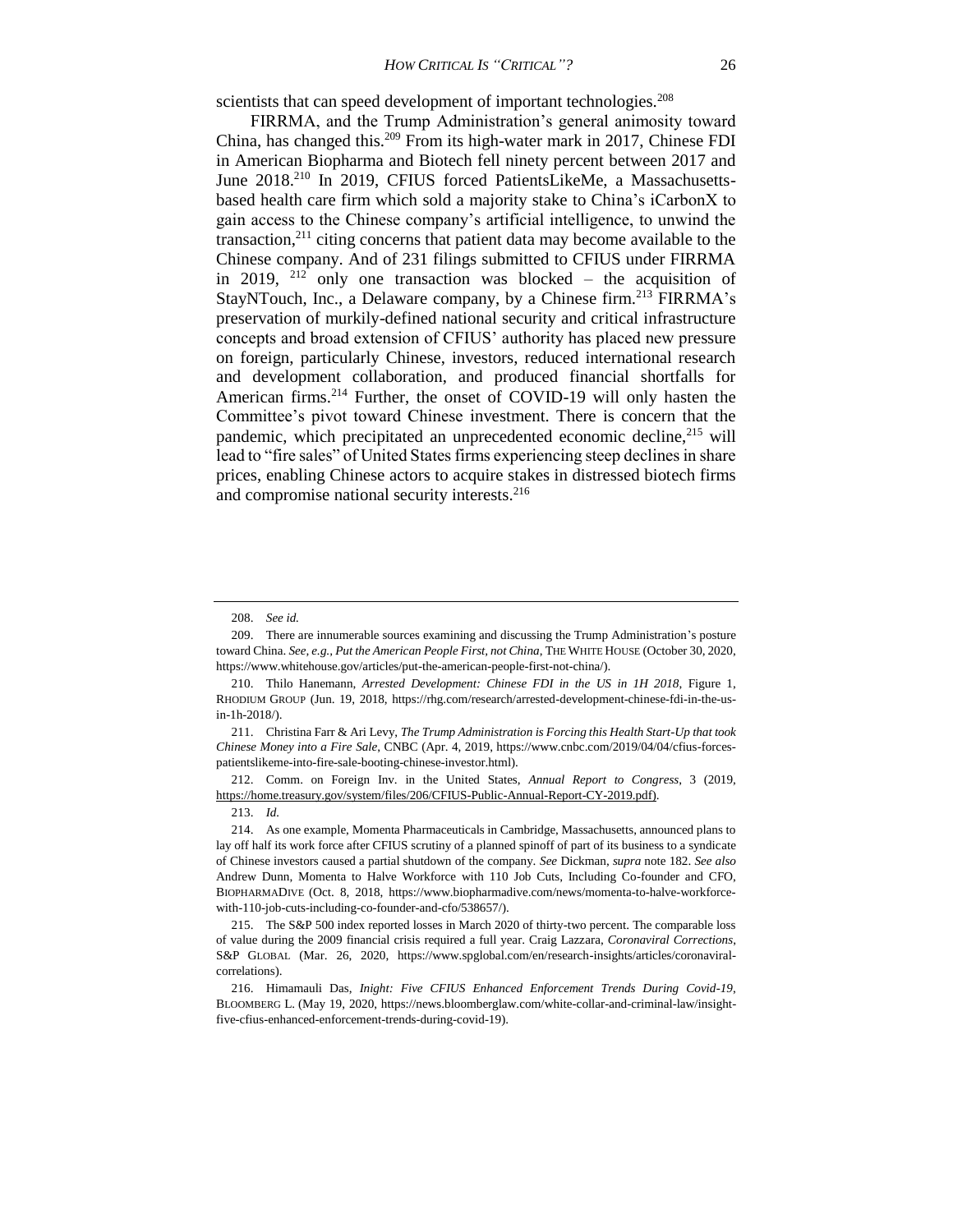#### B. A Statutory Solution

Biopharma and Biotech is a vital component of not only the domestic economy but the global health ecosystem, and heavy handed CFIUS interference threatens to compromise the economic wellbeing of the sector and the wellbeing of countless patients around the world who depend on innovative drugs and therapies made possible by FDI. If courts remain unable to review Presidential action under *Ralls'* judicial review framework, limited statutory reform is needed to cure FIRRMA's ambiguities and ensure CFIUS does not shackle the competitive Biopharma and Biotech investment climate.

First, FIRRMA should be amended to provide for permanent membership for both the Centers for Disease Control and Prevention and the Food and Drug Administration on the Committee. These agencies will be able to lend specific scientific expertise to Committee deliberations regarding threat risks posed by FDI in Biopharma and Biotech on a case by case basis. The agencies' presence on the Committee will likely send a reassuring signal to investors and potential domestic targets that the government is conscious of the real concerns regarding transparency FIRRMA generated. Additionally, fuller integration of the medical and scientific communities into the United States' national security infrastructure will contribute to greater inter-agency communication and help the government more nimbly respond to novel threats arising in the Biopharma and Biotech sector.

Second, and most importantly, the statutory language needs to define the types of technologies work on which would expose a company to CFIUS review. As formulated, FIRRMA permits CFIUS and the Executive too much latitude in determining, and moving, the point at which a company comes into the Committee's crosshairs.<sup>217</sup> There is an argument to be made that there is nothing inherently wrong with CFIUS being able to review FDI across an array of industries, even those not traditionally considered to implicate national security.<sup>218</sup> But while maintenance of national security is unquestionably the Executive's prerogative, Congress' delegation of largely unchecked authority under FIRRMA enables the President to construe ambiguous terms to suit political policies at the expense of investor certainty. While the lifespans of political proclivities can be short, wanton application of CFIUS to transactions where participants have little ability to predict or expect review will undermine confidence in the United States' investment markets.

Congress must act to specify the critical technologies it considers vital to national security interests to prevent long term loss of investor confidence. Doing so will at a minimum provide transaction participants reasonable

<sup>217.</sup> For another example of the Committee's drift from traditional national security concerns, *see* Eamon Javers, *U.S. Blocked Chinese Purchase of San Diego Fertility Clinic Over Medical Data Security Concerns*, CNBC (Oct. 16, 2020, https://www.cnbc.com/2020/10/16/trump-administration-blockedchinese-purchase-of-us-fertility-clinic.html).

<sup>218.</sup> H.R. REP. NO. 100-576, *supra* note 31.